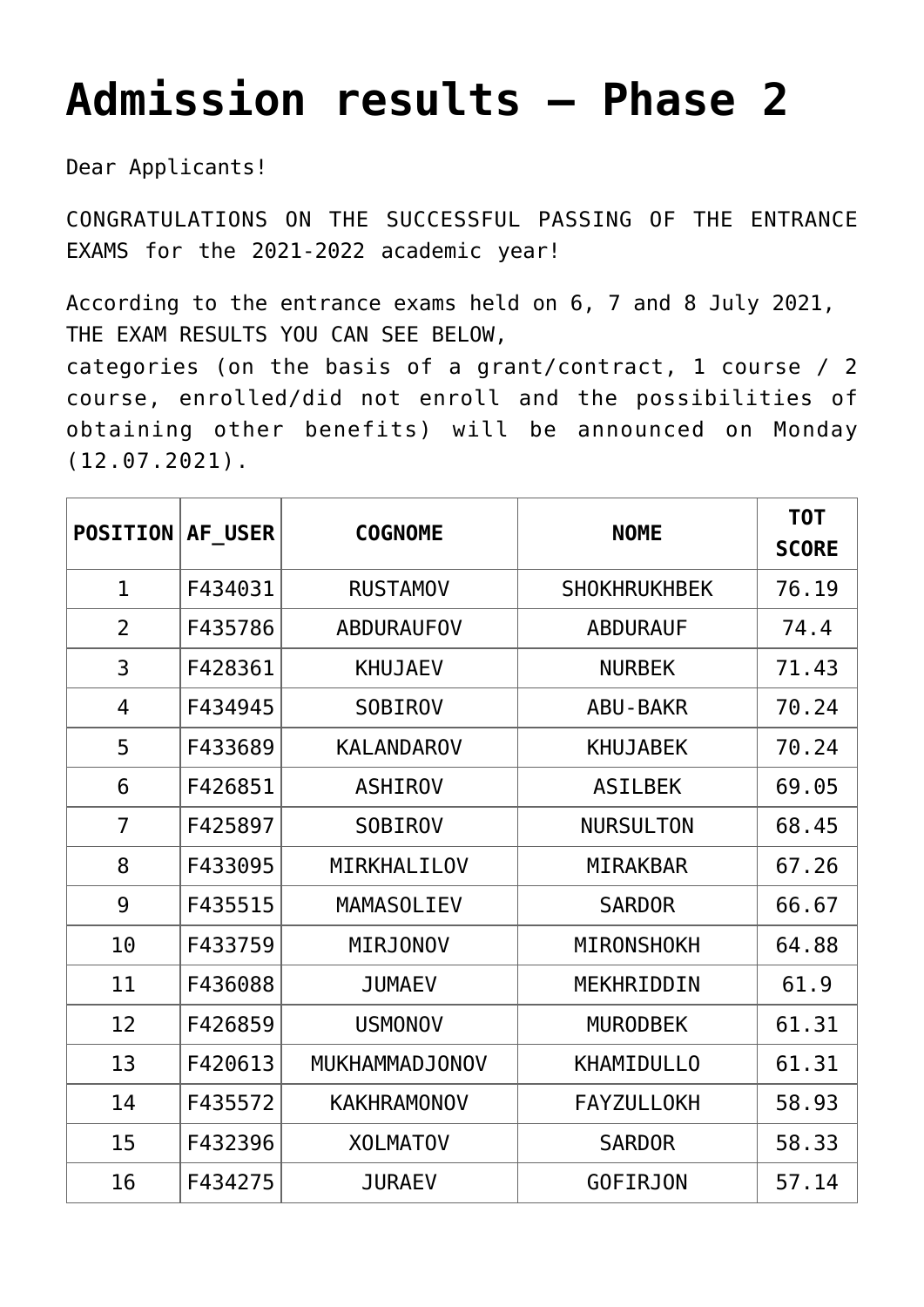| <b>POSITION</b> | AF USER | <b>COGNOME</b>      | <b>NOME</b>       | T0T<br><b>SCORE</b> |
|-----------------|---------|---------------------|-------------------|---------------------|
| 17              | F435149 | <b>RUSTAMOVA</b>    | <b>BAKHORA</b>    | 54.17               |
| 18              | F393803 | NURIDDINOV          | SUBHIDDIN         | 54.17               |
| 19              | F427259 | <b>URINBOEV</b>     | <b>AZAMAT</b>     | 53.57               |
| 20              | F427579 | <b>KHAMROEV</b>     | KAMOLIDDIN        | 52.38               |
| 21              | F434928 | <b>BOTIROV</b>      | MUHAMMADALI       | 51.79               |
| 22              | F426650 | <b>JAHONGIROV</b>   | <b>SAMANDAR</b>   | 50.6                |
| 23              | F435985 | ARIPOV              | KHONDAMIR         | 50                  |
| 24              | F432412 | EGAMBERDIEV         | <b>AZAMAT</b>     | 49.4                |
| 25              | F434290 | <b>RUZIMATOV</b>    | <b>SHOHZODBEK</b> | 48.81               |
| 26              | F428343 | JUMANIY0Z0V         | <b>ISOBEK</b>     | 48.81               |
| 27              | F435217 | <b>MUSTAFOQULOV</b> | <b>FIRDAVS</b>    | 48.81               |
| 28              | F431979 | <b>MUZAFFAROV</b>   | <b>DIYORBEK</b>   | 48.21               |
| 29              | F434951 | <b>KURBONALIEV</b>  | FAZLIDDIN         | 48.21               |
| 30              | F425981 | <b>KHANOV</b>       | <b>AKMALKHON</b>  | 48.21               |
| 31              | F436194 | <b>SAIDOLIMOV</b>   | SAIDAZAM          | 47.62               |
| 32              | F436301 | KOMILJONOV          | AMRULLOH          | 47.62               |
| 33              | F428332 | MIRZAKOLONOV        | <b>AZIZBEK</b>    | 47.02               |
| 34              | F427497 | <b>MUSTAFOYEV</b>   | <b>UMID</b>       | 46.43               |
| 35              | F435436 | <b>AZIZOV</b>       | <b>KHIKMATJON</b> | 45.83               |
| 36              | F436550 | YAMINJNOV           | <b>FOZILJON</b>   | 45.83               |
| 37              | F432195 | ARAZMUKHAMMEDOV     | <b>ALISHER</b>    | 45.24               |
| 38              | F433539 | <b>RAKHIMOV</b>     | ABDULAZIZ         | 45.24               |
| 39              | F429451 | <b>IBROKHIMOVA</b>  | KARIMAKHON        | 45.24               |
| 40              | F432663 | ABDURASHIDOVA       | <b>AZIZA</b>      | 45.24               |
| 41              | F387230 | ABDUMANNONOV        | ABDULKHAMID       | 44.64               |
| 42              | F434292 | ABDUGANIEV          | <b>JAVOKHIR</b>   | 44.05               |
| 43              | F434132 | <b>BOBOYOROV</b>    | <b>GANISHER</b>   | 42.86               |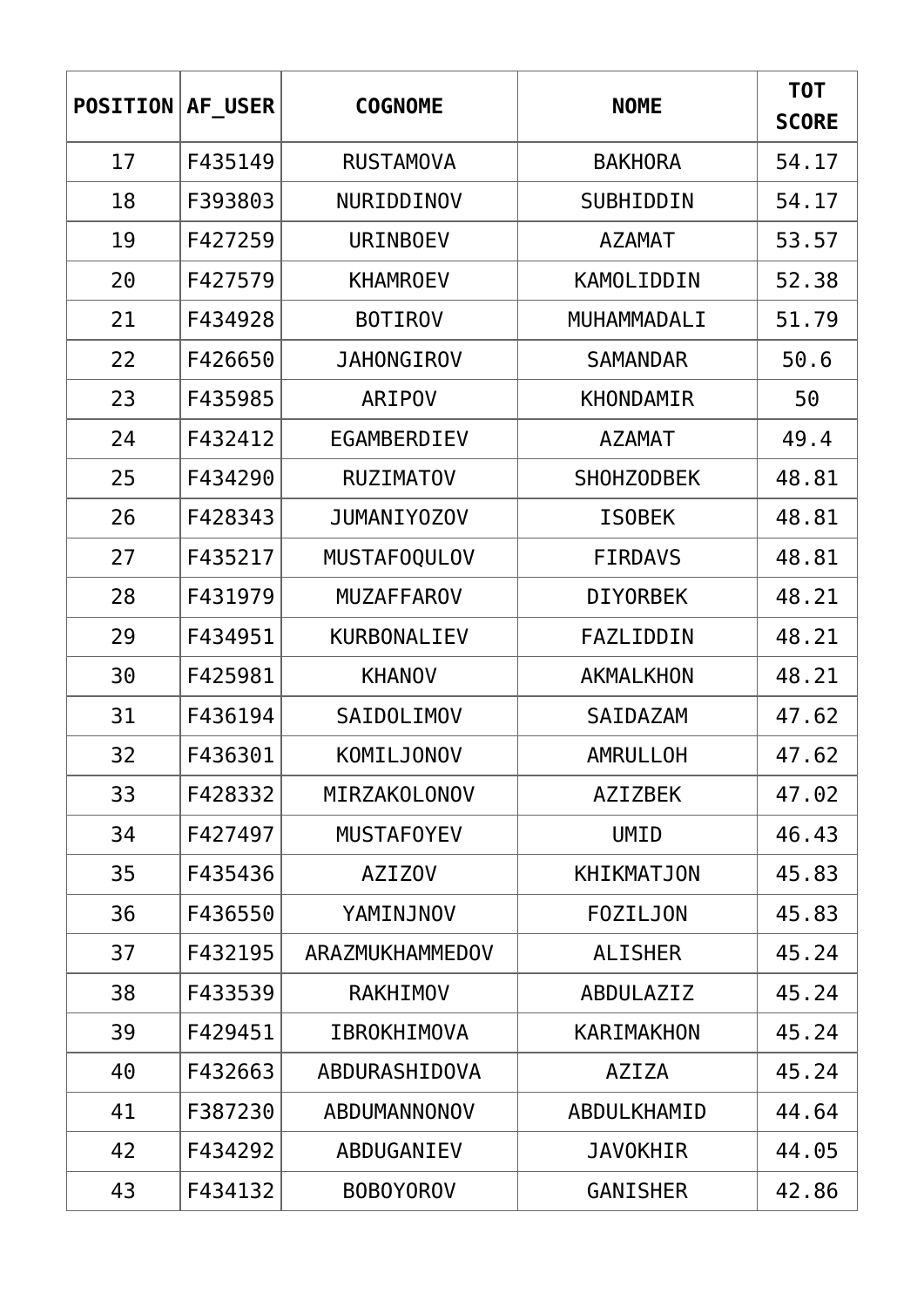| <b>POSITION</b> | AF USER | <b>COGNOME</b>       | <b>NOME</b>       | T0T<br><b>SCORE</b> |
|-----------------|---------|----------------------|-------------------|---------------------|
| 44              | F434133 | YAXSHILIKOV          | <b>SHOHBOZ</b>    | 41.07               |
| 45              | F435146 | <b>SHOBUTAEV</b>     | <b>JAVLONBEK</b>  | 41.07               |
| 46              | F432591 | <b>AZIZOV</b>        | ABDULLOKH         | 41.07               |
| 47              | F426844 | <b>ABDUVAKHOBOV</b>  | KOMILKHON         | 40.48               |
| 48              | F435303 | <b>AKHMADJONOV</b>   | SALOKHIDDIN       | 40.48               |
| 49              | F431634 | <b>JALOLIDDINOV</b>  | <b>JAFAR</b>      | 39.88               |
| 50              | F435626 | <b>URUNOVA</b>       | <b>UMIDA</b>      | 39.29               |
| 51              | F426848 | <b>AKBAR</b>         | ABDURAKHMONOV     | 38.69               |
| 52              | F431492 | RAHMATULLAYEV        | <b>HUSAN</b>      | 38.1                |
| 53              | F435882 | <b>KHASANOV</b>      | MEKHRIDDIN        | 38.1                |
| 54              | F434571 | TURDIBEKOV           | <b>SHOKRUKH</b>   | 37.5                |
| 55              | F435533 | <b>SOBIROV</b>       | <b>AZIZBEK</b>    | 36.31               |
| 56              | F435894 | <b>HAYITOV</b>       | <b>ULMASBEK</b>   | 35.12               |
| 57              | F433323 | <b>ABDULLAEV</b>     | RUZIMUKHAMMAD     | 34.52               |
| 58              | F435568 | <b>KARIMJONOV</b>    | BADRIDDIN         | 34.52               |
| 59              | F436359 | KOMILOV              | <b>SANJAR</b>     | 34.52               |
| 60              | F435955 | <b>KLICHEV</b>       | <b>NODIRBEK</b>   | 34.52               |
| 61              | F435293 | <b>ISHMURATOVA</b>   | <b>LOLA</b>       | 32.74               |
| 62              | F435667 | <b>OBIDOV</b>        | MUXAMMADALI       | 32.74               |
| 63              | F430336 | <b>KHAYTMIRZAEVA</b> | <b>OYDINOY</b>    | 32.14               |
| 64              | F435387 | <b>ABDUVAKHOBOV</b>  | <b>BURKHON</b>    | 32.14               |
| 65              | F434540 | <b>RAHMONOV</b>      | <b>BEHRO'ZBEK</b> | 31.55               |
| 66              | F434454 | <b>KHABIBULLAEV</b>  | ABDULAZIZ         | 31.55               |
| 67              | F431824 | <b>NASIROVA</b>      | <b>MATLUBA</b>    | 31.55               |
| 68              | F426207 | <b>YULDASHEV</b>     | AZIZ              | 30.95               |
| 69              | F433499 | <b>NURUTDINOV</b>    | <b>KOMOLIDDIN</b> | 30.36               |
| 70              | F428598 | <b>XOLTOJIYEVA</b>   | <b>DURDONA</b>    | 29.76               |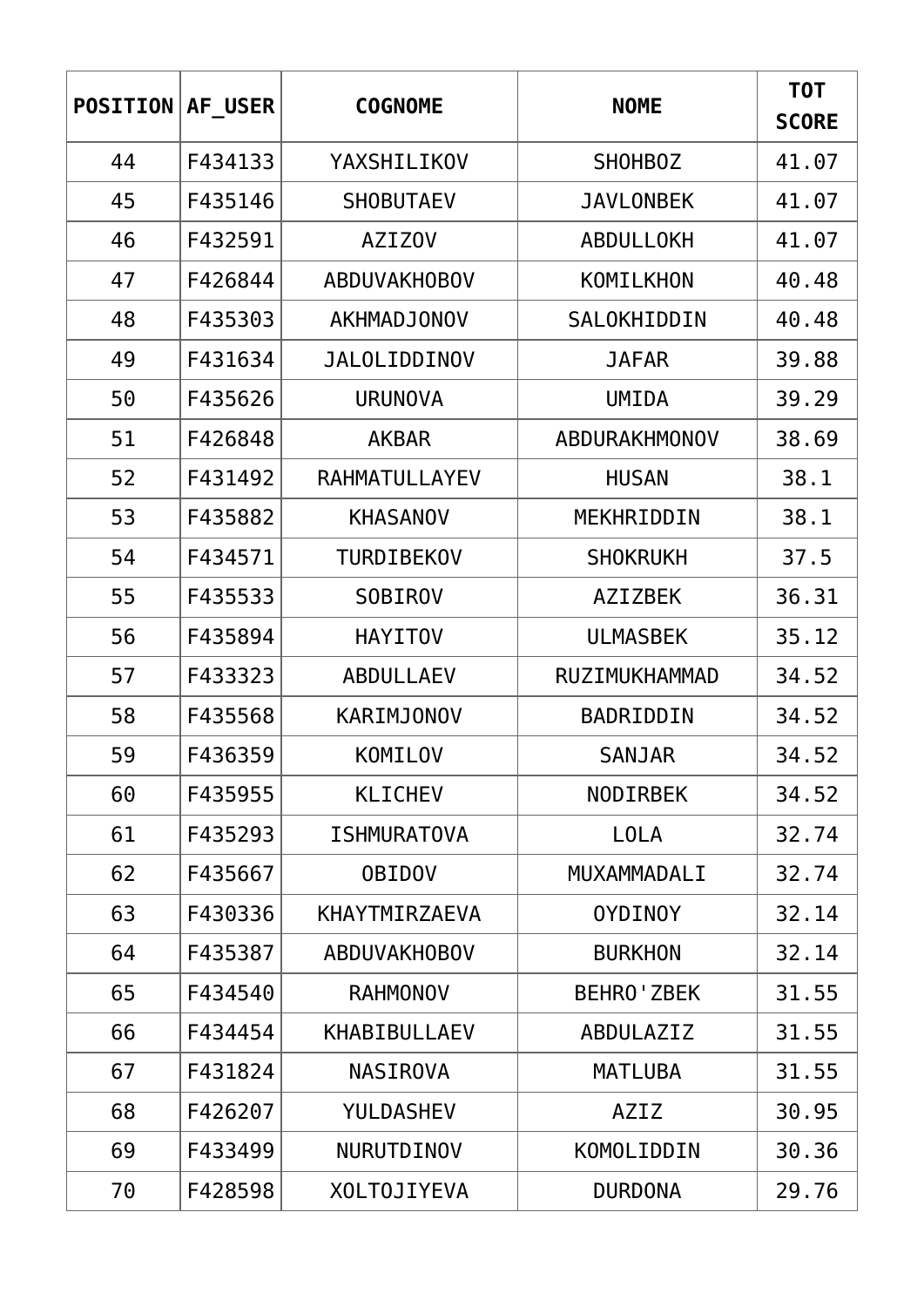| <b>POSITION</b> | AF USER | <b>COGNOME</b>      | <b>NOME</b>           | T0T<br><b>SCORE</b> |
|-----------------|---------|---------------------|-----------------------|---------------------|
| 71              | F434980 | <b>MAMURJON</b>     | <b>MUKHAMMADYUNUS</b> | 29.76               |
| 72              | F433173 | <b>KHAYITOV</b>     | <b>ARSLAN</b>         | 29.76               |
| 73              | F433031 | ABDUGANIEV          | ABDULAZIZ             | 29.76               |
| 74              | F427608 | <b>KHUSANOV</b>     | QOBIL                 | 29.17               |
| 75              | F434671 | <b>JABBOROV</b>     | <b>ABROR</b>          | 28.57               |
| 76              | F431494 | <b>JAYNAROV</b>     | <b>SOKHIB</b>         | 28.57               |
| 77              | F435049 | <b>KAZIMOV</b>      | MIRAZIZ               | 28.57               |
| 78              | F428880 | <b>BAHROMOV</b>     | <b>ASLAN</b>          | 28.57               |
| 79              | F432705 | ALOVUDDINOV         | <b>JAMOLIDDIN</b>     | 28.57               |
| 80              | F426272 | ABDUVAHIDOV         | <b>ABDUVAHOB</b>      | 28.57               |
| 81              | F433441 | <b>KHAKIMOVA</b>    | RAFIKABONU            | 27.98               |
| 82              | F436326 | <b>KAKHKHAROV</b>   | MUKHAMMADALI          | 27.98               |
| 83              | F432331 | IKROMJONOV          | <b>AZAMAT</b>         | 27.38               |
| 84              | F386656 | <b>UMAROV</b>       | <b>BEKHRUZ</b>        | 26.79               |
| 85              | F436140 | <b>KARIMOV</b>      | <b>ILKHOM</b>         | 26.19               |
| 86              | F428871 | <b>JURAYEV</b>      | NARIMON               | 26.19               |
| 87              | F434962 | SALOKHIDDINOV       | <b>SHAKHZOD</b>       | 26.19               |
| 88              | F435980 | YULDASHEVA          | <b>KAMILA</b>         | 26.19               |
| 89              | F435201 | <b>OBLOQULOV</b>    | <b>FIRDAVS</b>        | 25.6                |
| 90              | F427120 | <b>BEKHRUZ</b>      | <b>SAYDAKHMEDOV</b>   | 25.6                |
| 91              | F434302 | MAMATKULOVA         | <b>SETORA</b>         | 25.6                |
| 92              | F429748 | <b>ESHONSAIDOV</b>  | SAIDALOKHON           | 25.6                |
| 93              | F432840 | AKHMADALIEV         | MUKHAMMAD-ALI         | 25                  |
| 94              | F436484 | <b>SA' DULLAYEV</b> | <b>FAYYOZBEK</b>      | 25                  |
| 95              | F434669 | <b>KHUSHBOKOV</b>   | <b>SHOKHRUKH</b>      | 24.4                |
| 96              | F433673 | <b>ZOKIROV</b>      | <b>JAVLON</b>         | 24.4                |
| 97              | F432393 | GANIEVA             | <b>SHAHZODA</b>       | 23.81               |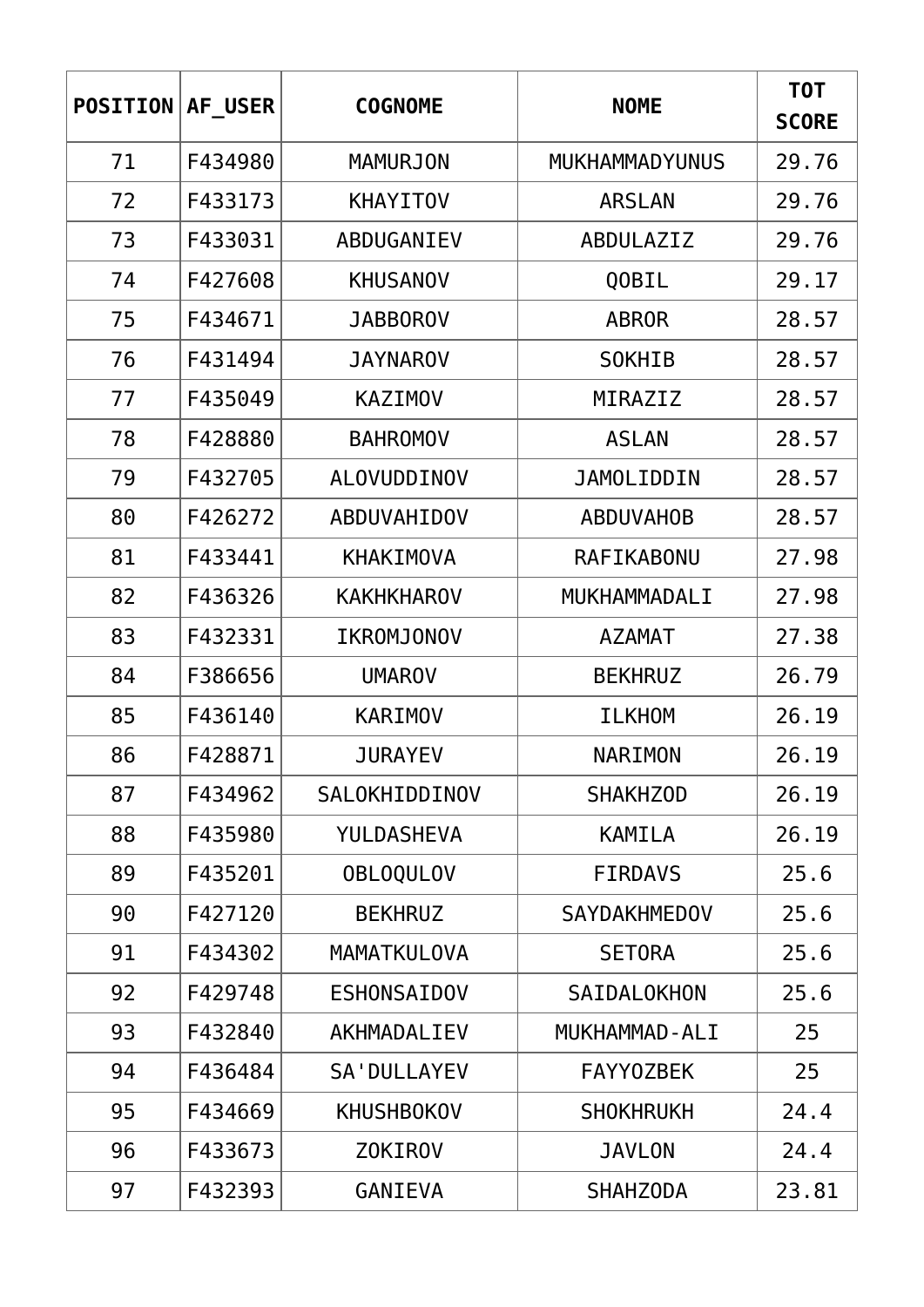| <b>POSITION</b> | AF USER | <b>COGNOME</b>      | <b>NOME</b>           | T0T<br><b>SCORE</b> |
|-----------------|---------|---------------------|-----------------------|---------------------|
| 98              | F435154 | <b>BEGIMQULOV</b>   | <b>BAXTIYOR</b>       | 23.81               |
| 99              | F434134 | <b>NABIEV</b>       | <b>NURALI</b>         | 23.81               |
| 100             | F428333 | <b>MUSAEV</b>       | <b>SHERZOD</b>        | 23.81               |
| 101             | F432608 | <b>BAKHODIROV</b>   | <b>ASILKHUJA</b>      | 23.81               |
| 102             | F435311 | MIRZAEV             | <b>BEGZOD</b>         | 23.21               |
| 103             | F434135 | <b>BAKHTIYAROVA</b> | AMALYA                | 23.21               |
| 104             | F433340 | <b>BERDIEV</b>      | <b>DILSHOD</b>        | 22.62               |
| 105             | F430689 | <b>ABDUSATTOROV</b> | <b>DOSTON</b>         | 22.62               |
| 106             | F436759 | <b>YULDOSHEV</b>    | ABDUGAFFOR            | 22.62               |
| 107             | F430618 | MIRTURSINOVA        | <b>NOZIMA</b>         | 22.02               |
| 108             | F430318 | <b>ABDUMUTALOV</b>  | FAKHRIDDIN            | 22.02               |
| 109             | F435097 | <b>KODIROVA</b>     | <b>MANZURA</b>        | 21.43               |
| 110             | F429322 | <b>JAMOLOV</b>      | <b>JASUR</b>          | 21.43               |
| 111             | F430767 | ABDURAZAKOV         | TIMUR                 | 21.43               |
| 112             | F434944 | <b>FATKHIDDINOV</b> | JAMSHIDDIN            | 21.43               |
| 113             | F436754 | RAHIMJONOV          | MUHAMMADJON           | 20.83               |
| 114             | F434158 | <b>KODIROV</b>      | MAKHAMMADDIYOR        | 20.83               |
| 115             | F433501 | MUXITDINOV          | <b>OQILXON</b>        | 20.24               |
| 116             | F435444 | MIRSOLIKHOV         | <b>MUKHAMMADYUSUF</b> | 20.24               |
| 117             | F433150 | <b>ZOKHIDOV</b>     | ABDULAZIZ             | 20.24               |
| 118             | F434310 | <b>TURSUNBOEV</b>   | <b>TUYGUNJON</b>      | 20.24               |
| 119             | F385677 | <b>TURONBOEV</b>    | G'IYOS                | 20.24               |
| 120             | F434273 | <b>TOJIKULOV</b>    | <b>FARRUKH</b>        | 20.24               |
| 121             | F434719 | <b>KURBANOV</b>     | DANIEL                | 20.24               |
| 122             | F436265 | <b>KHALLOKOV</b>    | KHABIBULLOKH          | 19.64               |
| 123             | F430917 | <b>RAVSHANOV</b>    | <b>NODIRBEK</b>       | 19.64               |
| 124             | F434422 | <b>JAMOLOV</b>      | <b>KAMRONBEK</b>      | 19.64               |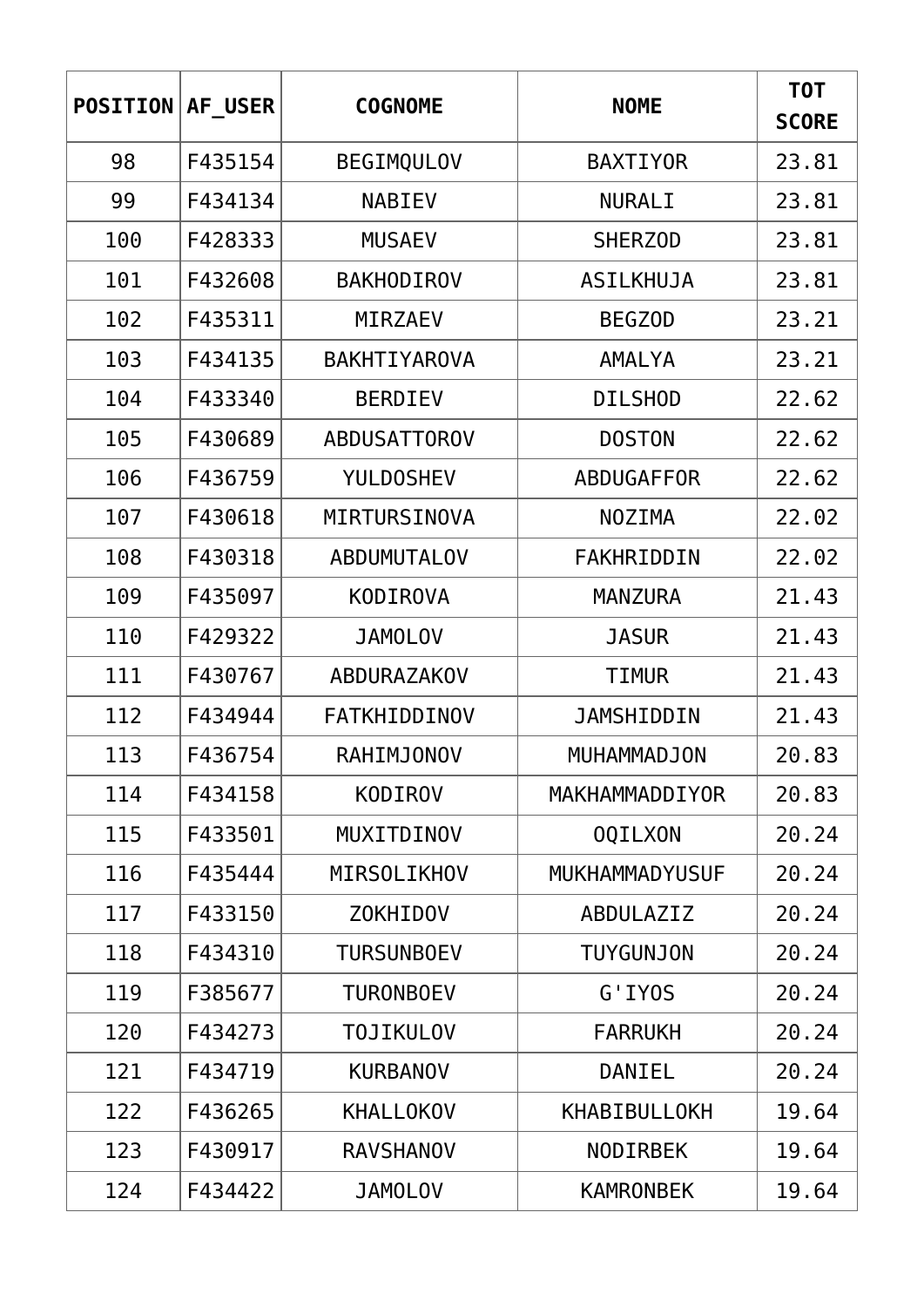| <b>POSITION</b> | AF USER | <b>COGNOME</b>       | <b>NOME</b>        | T0T<br><b>SCORE</b> |
|-----------------|---------|----------------------|--------------------|---------------------|
| 125             | F434529 | <b>YUSUPOVA</b>      | <b>SEVARA</b>      | 19.64               |
| 126             | F432635 | ABDUGAFFOROV         | <b>MUKHAMMAD</b>   | 19.64               |
| 127             | F436604 | <b>KHOLOV</b>        | <b>AKBAR</b>       | 19.64               |
| 128             | F435386 | <b>NORMUKHAMEDOV</b> | <b>BOBOYOR</b>     | 19.05               |
| 129             | F434268 | <b>TURSUNOV</b>      | <b>ADHAMBEK</b>    | 19.05               |
| 130             | F435948 | MIRKOMILOV           | <b>NODIRBEK</b>    | 19.05               |
| 131             | F435921 | <b>TURDIEV</b>       | <b>UCHKUN</b>      | 19.05               |
| 132             | F430307 | <b>TURSUNOV</b>      | SAIDMUKHAMMAD      | 19.05               |
| 133             | F434322 | <b>KENJAEV</b>       | <b>TEMUR</b>       | 19.05               |
| 134             | F435385 | <b>ABDULLAEV</b>     | <b>KHAYOTBEK</b>   | 19.05               |
| 135             | F432830 | ABDUKAKHOROV         | ABDUGAFFOR         | 18.45               |
| 136             | F428923 | <b>KHUSHBAKOV</b>    | <b>SANJAR</b>      | 18.45               |
| 137             | F434670 | <b>SHOKHJAKHON</b>   | <b>RAZZOKOV</b>    | 18.45               |
| 138             | F434937 | IMYAMINOV            | <b>ABDUBORIY</b>   | 18.45               |
| 139             | F435405 | <b>ESIRGAPOV</b>     | <b>BOBURJON</b>    | 18.45               |
| 140             | F427075 | <b>YOLDOSHEV</b>     | ABDULLOH           | 18.45               |
| 141             | F433635 | NURMUKHAMMEDOVA      | <b>MARJONA</b>     | 18.45               |
| 142             | F431714 | <b>BAYMATOV</b>      | MIRAZIZ            | 18.45               |
| 143             | F432865 | <b>ABDULLAEV</b>     | <b>RUSLAN</b>      | 17.86               |
| 144             | F435361 | <b>NISHANOVA</b>     | <b>MUKADDAS</b>    | 17.86               |
| 145             | F427102 | <b>MELIBOYEV</b>     | <b>BOBUR</b>       | 17.86               |
| 146             | F434561 | <b>RAKHMONOV</b>     | MUHAMMAD KUDRATBEK | 17.86               |
| 147             | F427799 | <b>OBIDJONOV</b>     | <b>NOSIRILLO</b>   | 17.86               |
| 148             | F435266 | <b>TEMIROVA</b>      | <b>SHAXZODA</b>    | 17.26               |
| 149             | F428532 | <b>YULDOSHEV</b>     | ULUGBEKMIRZ0       | 17.26               |
| 150             | F433775 | ABDURAKHIMOV         | KHOJIAKBAR         | 17.26               |
| 151             | F428625 | <b>MUSAEV</b>        | <b>BEKHRUZ</b>     | 17.26               |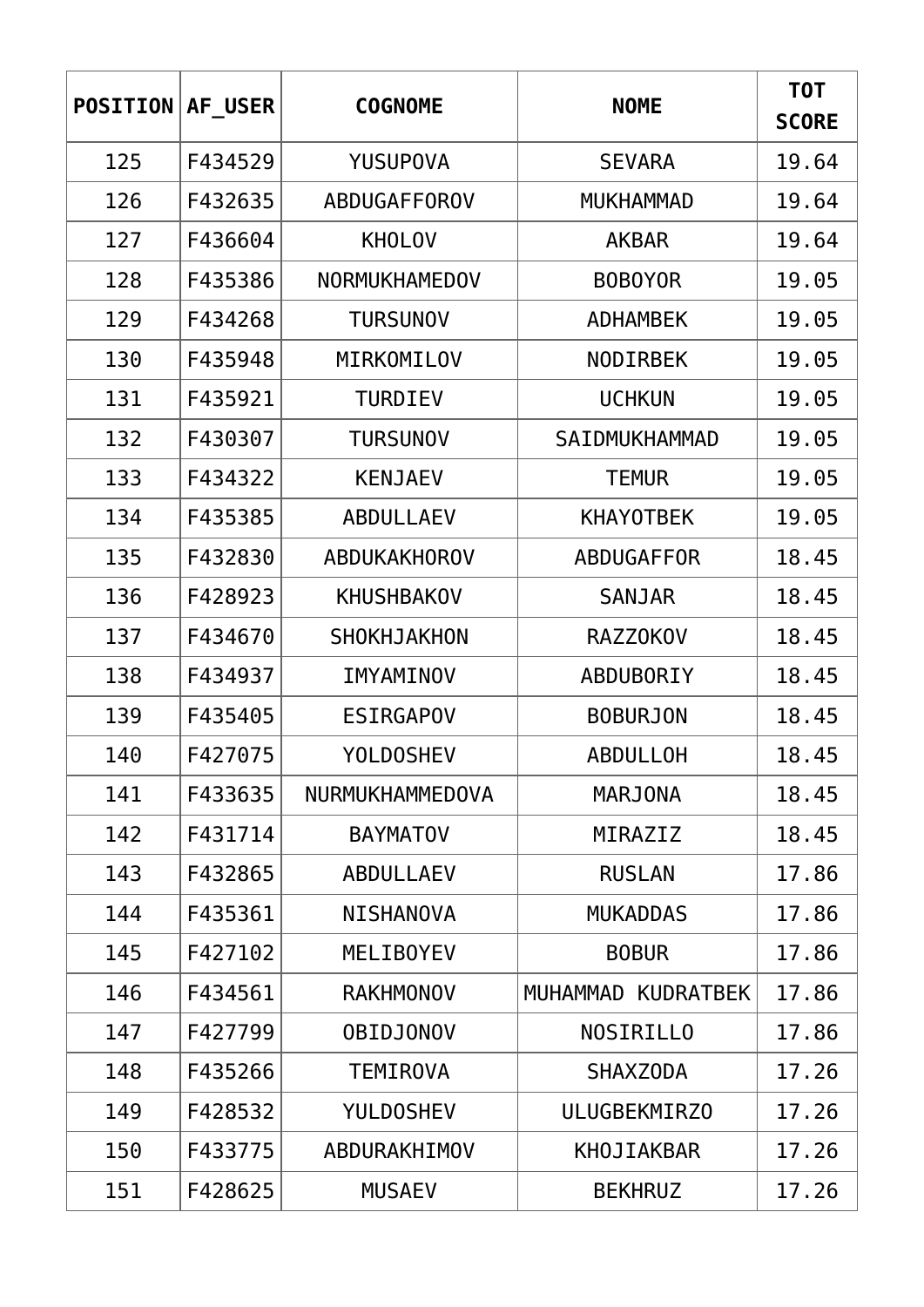| <b>POSITION</b> | AF USER | <b>COGNOME</b>       | <b>NOME</b>         | T0T<br><b>SCORE</b> |
|-----------------|---------|----------------------|---------------------|---------------------|
| 152             | F429618 | <b>LATIFOV</b>       | <b>AKMALJON</b>     | 17.26               |
| 153             | F435518 | Z0IR0V               | <b>ALIMARDON</b>    | 16.67               |
| 154             | F434709 | <b>BAKHTIYOROV</b>   | <b>BEHZOD</b>       | 16.67               |
| 155             | F434789 | SADRETDINOV          | NIZOMIDDIN          | 16.67               |
| 156             | F436752 | <b>TURAPOV</b>       | MIRAZAM             | 16.67               |
| 157             | F436164 | <b>MAKSUMOV</b>      | <b>FERUZ</b>        | 16.67               |
| 158             | F435945 | <b>MUKHTOROVA</b>    | <b>MUNISA</b>       | 16.67               |
| 159             | F434178 | <b>BURXONOV</b>      | MIRJAHAN            | 16.67               |
| 160             | F427155 | <b>KHODJAEV</b>      | NOSIRKHUJA          | 16.67               |
| 161             | F432868 | RAKHMATULLAYEV       | <b>MUKHSIN</b>      | 16.67               |
| 162             | F435584 | <b>KHAMIDJONOV</b>   | <b>DAVRONBEK</b>    | 16.67               |
| 163             | F434688 | <b>BARATOV</b>       | <b>AZAMAT</b>       | 16.07               |
| 164             | F427066 | <b>YAKUBXODJAYEV</b> | MAXMUDXO'JA         | 16.07               |
| 165             | F431521 | MIRAKHMEDOV          | <b>JAMOLIDDIN</b>   | 16.07               |
| 166             | F433761 | DENGIN               | DMITRIY             | 16.07               |
| 167             | F435321 | <b>TUKHTASINOV</b>   | IBROKHIM            | 16.07               |
| 168             | F436187 | <b>IRGASHALIEV</b>   | <b>JAKHONGIRBEK</b> | 15.48               |
| 169             | F432743 | <b>IDRISALIYEV</b>   | <b>RUSLAN</b>       | 15.48               |
| 170             | F436475 | <b>NORKUVVATOVA</b>  | <b>DILNAVOZ</b>     | 15.48               |
| 171             | F431399 | <b>RASHIDOV</b>      | <b>BEKZOD</b>       | 15.48               |
| 172             | F432882 | <b>VAKHOBOV</b>      | <b>SAIDKHUJA</b>    | 15.48               |
| 173             | F435059 | <b>TOSHPULATOV</b>   | <b>SAMANDAR</b>     | 15.48               |
| 174             | F435989 | <b>TALIBJANOV</b>    | <b>SHERZOD</b>      | 14.88               |
| 175             | F435053 | ABDUHAMEDOV          | SALOHIDDIN          | 14.88               |
| 176             | F434327 | <b>JALOLIDDINOV</b>  | <b>ABDULLOH</b>     | 14.88               |
| 177             | F436145 | <b>UBAYDULLAEV</b>   | <b>AKROM</b>        | 14.88               |
| 178             | F435521 | <b>ESHQUVATOV</b>    | <b>HUSAN</b>        | 14.88               |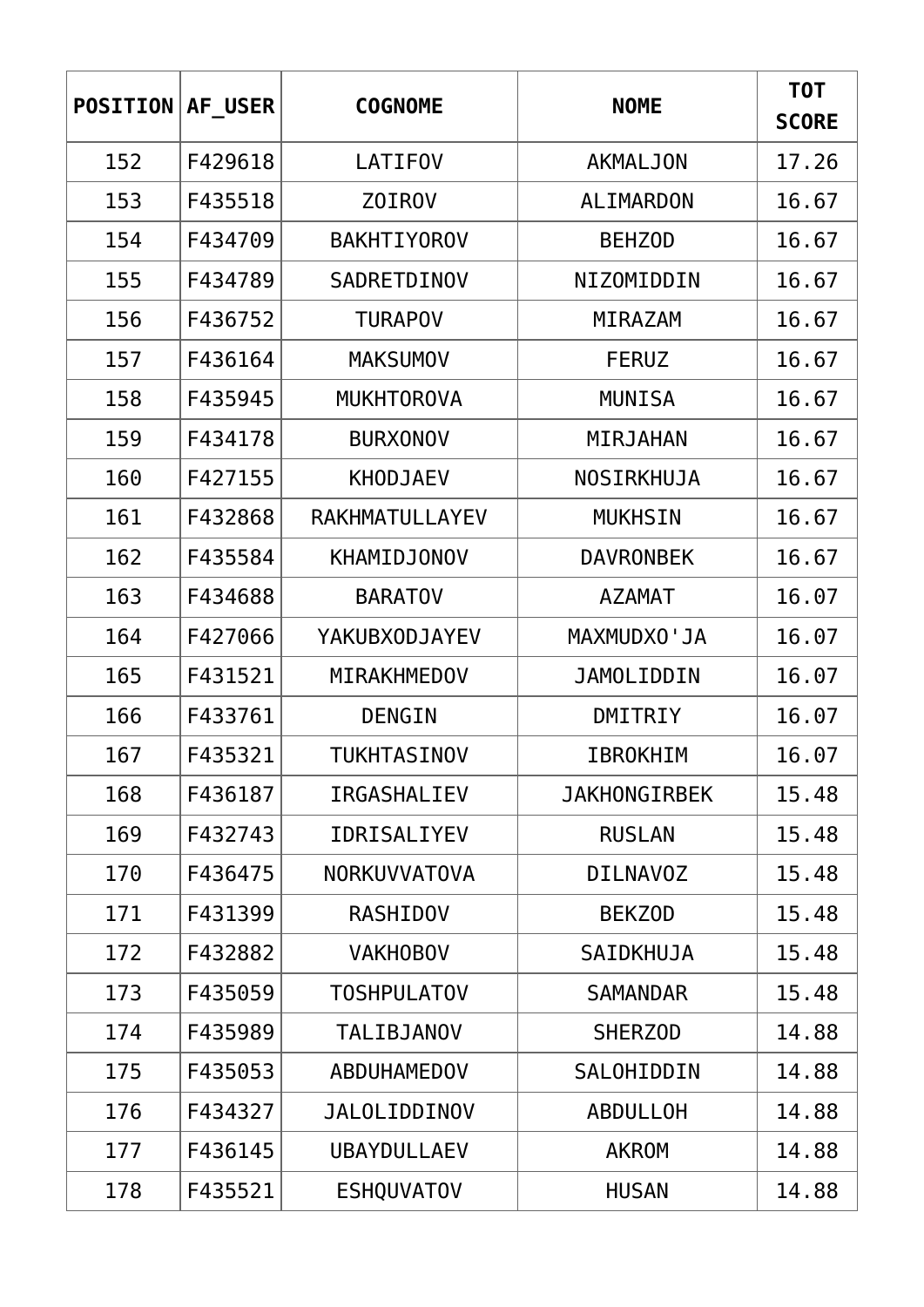| <b>POSITION</b> | AF USER | <b>COGNOME</b>      | <b>NOME</b>        | <b>TOT</b><br><b>SCORE</b> |
|-----------------|---------|---------------------|--------------------|----------------------------|
| 179             | F436117 | ABDUGANIEV          | <b>ADKHAMBEK</b>   | 14.88                      |
| 180             | F434674 | XALLOQOV            | <b>DIYORBEK</b>    | 14.88                      |
| 181             | F436491 | <b>TURSUNBOEV</b>   | <b>MANSURJON</b>   | 14.88                      |
| 182             | F426643 | MUKHIDDINOV         | ABDULAZIZBEK       | 14.88                      |
| 183             | F436453 | <b>KODIROV</b>      | ABDULLOKH          | 14.88                      |
| 184             | F435939 | <b>RASULJONOV</b>   | <b>KHABIBULLOH</b> | 14.29                      |
| 185             | F436474 | ABDURAHIMOV         | <b>AHMADJON</b>    | 14.29                      |
| 186             | F431485 | <b>ULASHOV</b>      | <b>OGABEK</b>      | 14.29                      |
| 187             | F436429 | <b>ISMATOV</b>      | <b>ASADBEK</b>     | 14.29                      |
| 188             | F435403 | <b>MURODOV</b>      | <b>ISMOILJON</b>   | 13.69                      |
| 189             | F435383 | <b>KHOLMURODOV</b>  | <b>ALISHER</b>     | 13.69                      |
| 190             | F435432 | <b>SAIDOV</b>       | KHOJIAKHMAD        | 13.69                      |
| 191             | F436368 | ZAYNUTDINOV         | <b>IZZATILLA</b>   | 13.69                      |
| 192             | F427149 | HAMIDULLAEV         | <b>ABDULLA</b>     | 13.69                      |
| 193             | F433667 | AKHMADJONOV         | <b>ALIBEK</b>      | 13.69                      |
| 194             | F436127 | ABDUVALIEV          | <b>SAMANDAR</b>    | 13.69                      |
| 195             | F435143 | ABDUSHOKIROV        | <b>SHAKHZOD</b>    | 13.69                      |
| 196             | F435537 | <b>ALISHEROVA</b>   | AZIZA              | 13.1                       |
| 197             | F435093 | <b>YODGOROV</b>     | SAIDAZIZ           | 13.1                       |
| 198             | F434136 | YULDASHEVA          | <b>NARMINA</b>     | 13.1                       |
| 199             | F435034 | ABDIKARIMOV         | <b>KAMRONBEK</b>   | 13.1                       |
| 200             | F434460 | QODIROV             | <b>JAVOXIR</b>     | 12.5                       |
| 201             | F433255 | <b>RAKHIMOV</b>     | <b>KHASAN</b>      | 12.5                       |
| 202             | F430954 | <b>AKROMOVA</b>     | <b>GULCHEHRA</b>   | 12.5                       |
| 203             | F435516 | <b>USMONBOYEV</b>   | KHUSNIDDIN         | 12.5                       |
| 204             | F433606 | ABDYAZIMOV          | <b>AZIZ</b>        | 12.5                       |
| 205             | F434156 | <b>KHABIBULLAEV</b> | ABDULLAKHUJA       | 12.5                       |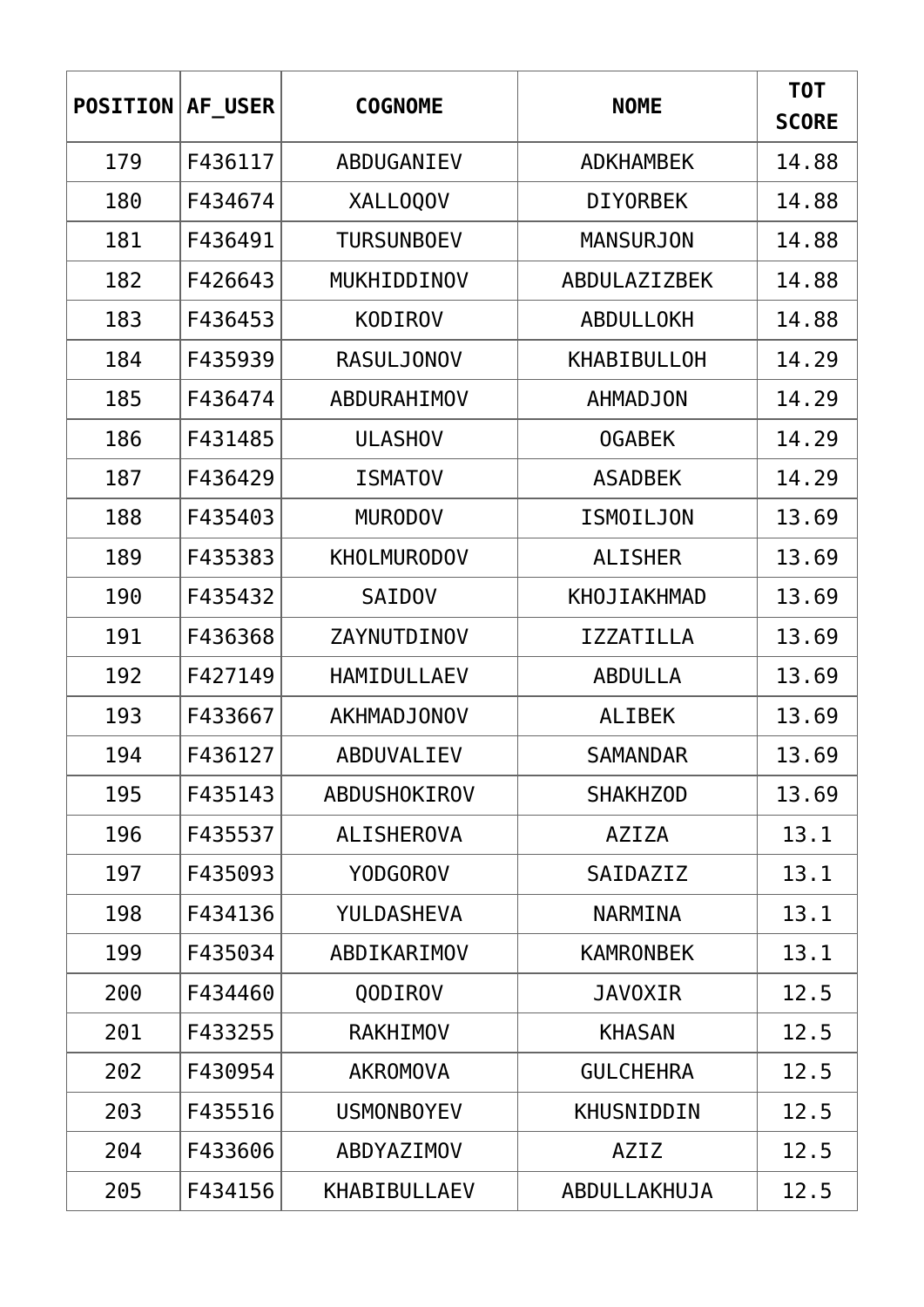| <b>POSITION</b> | AF USER | <b>COGNOME</b>       | <b>NOME</b>       | T0T<br><b>SCORE</b> |
|-----------------|---------|----------------------|-------------------|---------------------|
| 206             | F435161 | <b>SOBIROVA</b>      | <b>FERUZA</b>     | 12.5                |
| 207             | F433250 | <b>OBIDJONOV</b>     | <b>MUZAFFAR</b>   | 12.5                |
| 208             | F430610 | KOMILOV              | <b>BUNYOD</b>     | 12.5                |
| 209             | F436147 | <b>PULATOV</b>       | <b>MIRAZAM</b>    | 11.9                |
| 210             | F434554 | NIZOMIDDINOV         | ASOMIDDIN         | 11.9                |
| 211             | F436004 | AKHMADJANOV          | <b>SHOKHABBOS</b> | 11.9                |
| 212             | F434563 | <b>TOSHMATOV</b>     | MAHAMMADJON       | 11.9                |
| 213             | F435928 | FAKHRIDDIN           | <b>ABDUAZIMOV</b> | 11.9                |
| 214             | F436763 | ABDUVALIYEV          | <b>MARDONBEK</b>  | 11.9                |
| 215             | F429710 | UBAYDULLAYEVA        | <b>MOHINUR</b>    | 11.9                |
| 216             | F433482 | <b>RASULOV</b>       | SAIDAZIM          | 11.9                |
| 217             | F432746 | <b>ERKINOV</b>       | <b>ABDULLOH</b>   | 11.9                |
| 218             | F436435 | <b>MAMAYUSUPOV</b>   | <b>SARDORBEK</b>  | 11.31               |
| 219             | F435133 | <b>BAKHTIYOROV</b>   | <b>ZARIFJON</b>   | 11.31               |
| 220             | F434413 | ASHURQULOVA          | <b>PARVINA</b>    | 11.31               |
| 221             | F432851 | URAZALIEVA           | MADINA            | 11.31               |
| 222             | F435092 | <b>KHABIBULLAEV</b>  | <b>ISMOIL</b>     | 11.31               |
| 223             | F427811 | <b>RAVSHANBEKOV</b>  | <b>AZIZBEK</b>    | 11.31               |
| 224             | F427506 | ABDURAKHIM           | ABDUGAFUROV       | 11.31               |
| 225             | F430030 | <b>JAFAR</b>         | <b>JAFAR</b>      | 11.31               |
| 226             | F433753 | <b>DAVRONOV</b>      | <b>IBROKHIM</b>   | 11.31               |
| 227             | F436155 | <b>UBAYDULLAEV</b>   | <b>SARVAR</b>     | 11.31               |
| 228             | F428454 | <b>UKTAMOV</b>       | <b>MAMURJON</b>   | 10.71               |
| 229             | F427625 | <b>TURDIYEV</b>      | <b>ELBEK</b>      | 10.71               |
| 230             | F436471 | <b>TENGLASHEVA</b>   | <b>IRODA</b>      | 10.71               |
| 231             | F436238 | <b>GULOMNAZIROV</b>  | <b>ABRAKHMON</b>  | 10.71               |
| 232             | F435901 | <b>TURSUNMURODOV</b> | <b>JAVOHIR</b>    | 10.71               |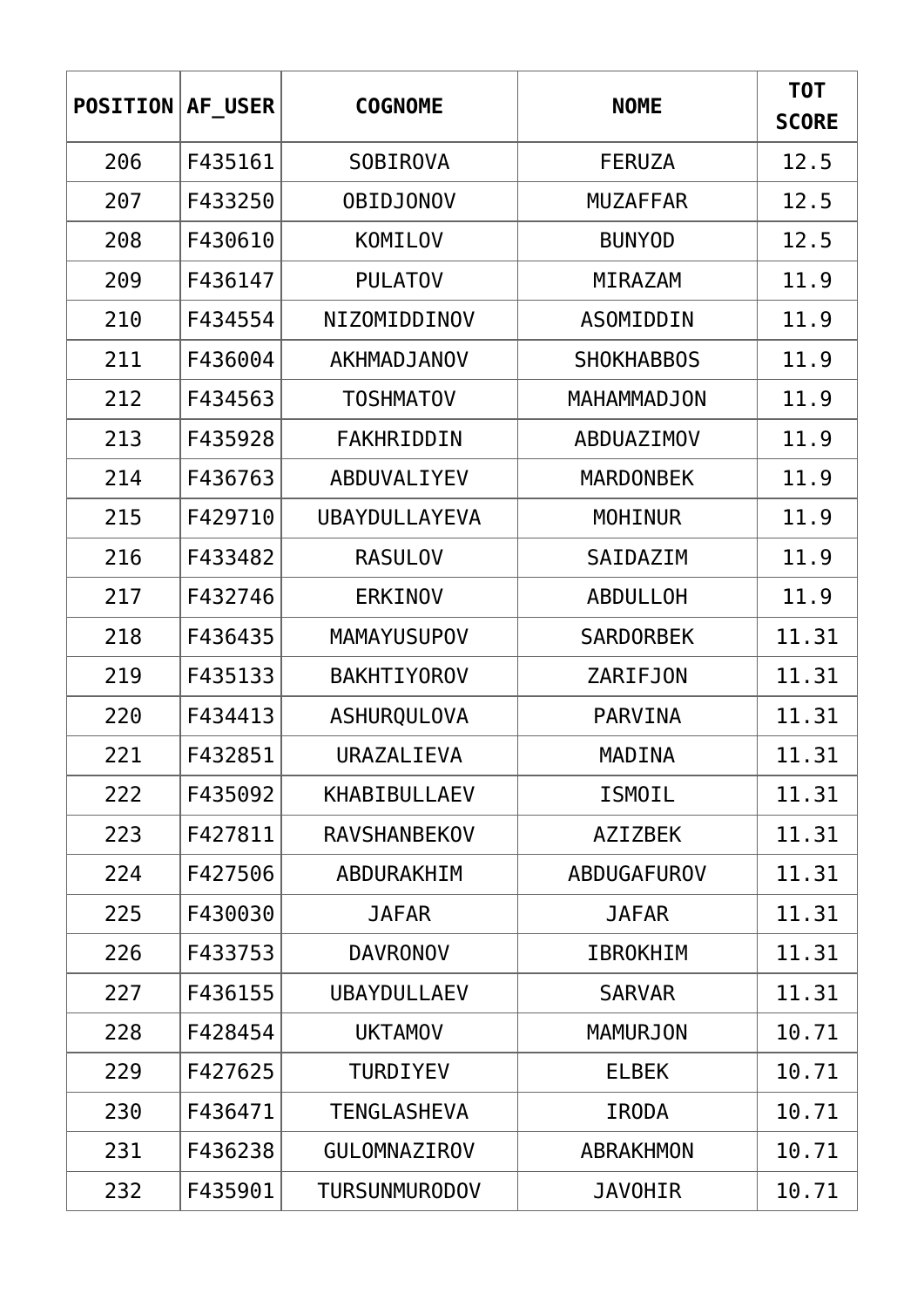| <b>POSITION</b> | AF USER | <b>COGNOME</b>      | <b>NOME</b>        | T0T<br><b>SCORE</b> |
|-----------------|---------|---------------------|--------------------|---------------------|
| 233             | F433326 | <b>JURABOEV</b>     | ABDULAZIZ          | 10.71               |
| 234             | F433602 | <b>ZAKIROV</b>      | <b>AKBAR</b>       | 10.71               |
| 235             | F391245 | <b>ABDULLAYEVA</b>  | <b>ROBIYA</b>      | 10.71               |
| 236             | F426858 | <b>RUSTAMJONOV</b>  | <b>JOVLONJON</b>   | 10.71               |
| 237             | F435265 | RAFKATALIYEV        | UMARALI            | 10.71               |
| 238             | F433516 | <b>IBODULLAEV</b>   | <b>ELYOR</b>       | 10.71               |
| 239             | F429136 | <b>AKHADJANOV</b>   | <b>SARVAR</b>      | 10.71               |
| 240             | F430370 | <b>SHUHRATJONOV</b> | <b>ISMOIL</b>      | 10.71               |
| 241             | F434953 | <b>SUYUNOV</b>      | <b>DIYORBEK</b>    | 10.71               |
| 242             | F435267 | <b>RAKHMONOV</b>    | <b>SHERZODBEK</b>  | 10.71               |
| 243             | F426865 | <b>BAXTIYOROV</b>   | <b>IBROHIM</b>     | 10.71               |
| 244             | F420444 | <b>ERMATOV</b>      | ABDULAZIZ          | 10.71               |
| 245             | F436179 | MURODKHUJAEV        | <b>BILOL</b>       | 10.71               |
| 246             | F435008 | ABDURAHIMOV         | <b>IBROHIM</b>     | 10.71               |
| 247             | F435512 | ABDUMAJIDOV         | <b>JAMSHID</b>     | 10.71               |
| 248             | F432842 | KOMOLIDDINOV        | ABDURAKHMON        | 10.71               |
| 249             | F435145 | KAMBARALIYEV        | <b>IZZATBEK</b>    | 10.12               |
| 250             | F430230 | <b>SHOMURATOV</b>   | <b>MUKHAMADJON</b> | 10.12               |
| 251             | F433377 | <b>RINATOV</b>      | <b>BEKHZOD</b>     | 10.12               |
| 252             | F434677 | <b>ILKHOMOV</b>     | AZIZKHUJA          | 10.12               |
| 253             | F434192 | <b>SHAMURATOV</b>   | <b>MURODBEK</b>    | 10.12               |
| 254             | F434149 | <b>AZIMJONOV</b>    | <b>KHASANJON</b>   | 10.12               |
| 255             | F435290 | <b>MASHRAPOVA</b>   | <b>MUSLIMAKHON</b> | 10.12               |
| 256             | F435196 | <b>GULAMOV</b>      | <b>KAMOL</b>       | 10.12               |
| 257             | F432317 | TURSUNALIYEV        | <b>SHAKHBOZJON</b> | 10.12               |
| 258             | F435325 | <b>SAPARBAEV</b>    | <b>YASHNARBEK</b>  | 10.12               |
| 259             | F428380 | <b>TURGUNCHAYEV</b> | <b>IBROXIM</b>     | 10.12               |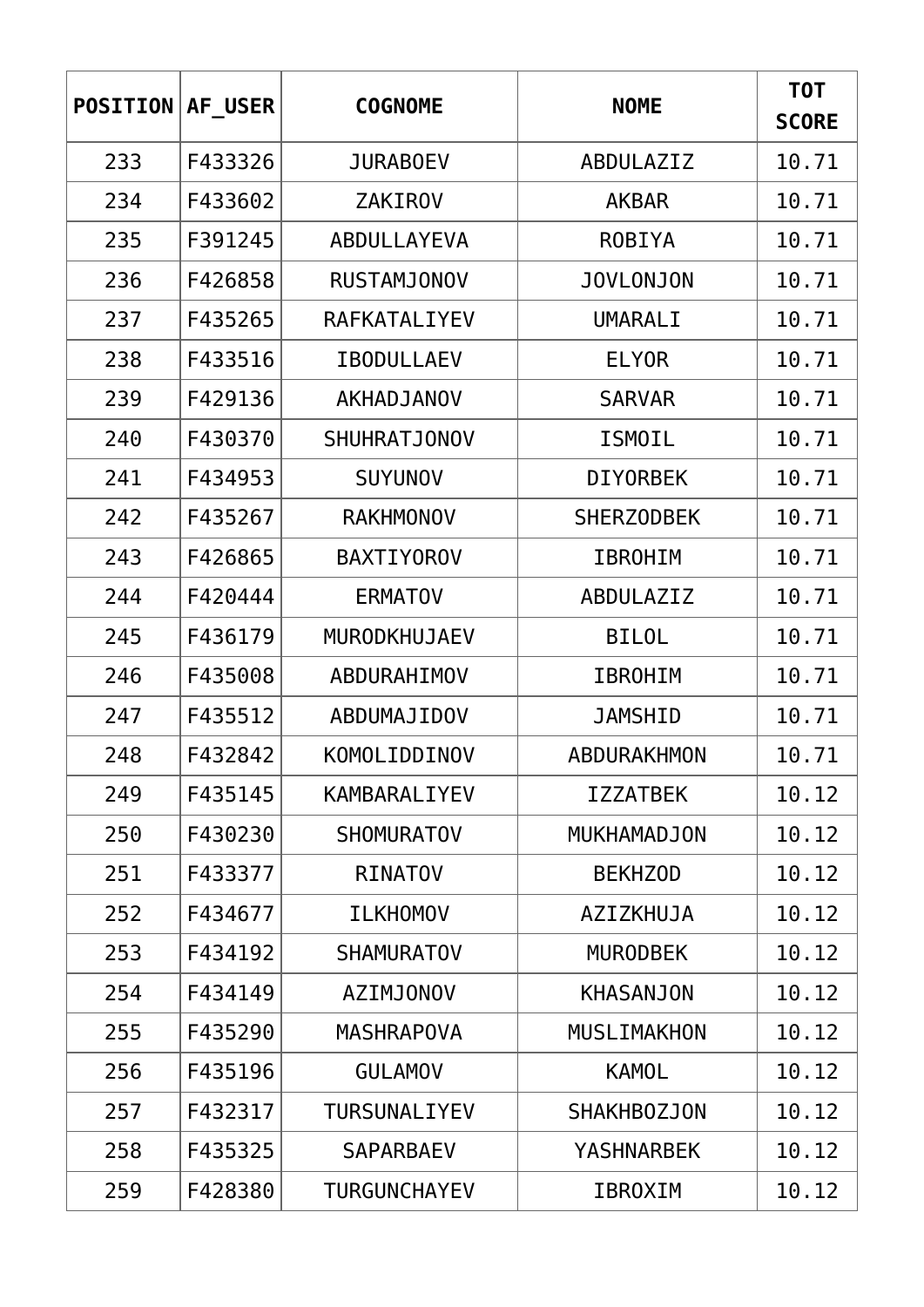| <b>POSITION</b> | AF USER | <b>COGNOME</b>      | <b>NOME</b>      | T0T<br><b>SCORE</b> |
|-----------------|---------|---------------------|------------------|---------------------|
| 260             | F429478 | MAMADALIEVA         | <b>SARVINOZ</b>  | 10.12               |
| 261             | F435251 | <b>KHALILLAYEVA</b> | <b>HILOLA</b>    | 9.52                |
| 262             | F428663 | <b>SANOKULOV</b>    | <b>SANJARBEK</b> | 9.52                |
| 263             | F433070 | ABDUMAJIDOV         | <b>SARDOR</b>    | 9.52                |
| 264             | F436363 | <b>UMARJONOV</b>    | <b>AZIMJON</b>   | 9.52                |
| 265             | F426876 | <b>MAKHKAMOV</b>    | <b>SARDOR</b>    | 9.52                |
| 266             | F435147 | <b>SHOKIRBEKOV</b>  | <b>ASILBEK</b>   | 9.52                |
| 267             | F436183 | <b>IRGASHALIYEV</b> | <b>AZAMAT</b>    | 9.52                |
| 268             | F433202 | <b>MIRSOLIHOV</b>   | MIRA ' ZAM       | 9.52                |
| 269             | F435881 | <b>PAK</b>          | <b>LOLITA</b>    | 9.52                |
| 270             | F435226 | <b>SOLIEV</b>       | <b>MIRZOULUG</b> | 9.52                |
| 271             | F436124 | <b>KODIRBOEV</b>    | <b>DIYORBEK</b>  | 8.93                |
| 272             | F432596 | <b>TOJIKHONOV</b>   | JAMSHID          | 8.93                |
| 273             | F435528 | <b>TOSHTEMIROVA</b> | <b>DINORA</b>    | 8.93                |
| 274             | F436156 | <b>TOKHIRJONOV</b>  | <b>SAMANDAR</b>  | 8.93                |
| 275             | F435947 | TOJIEV              | MIRKHAMID        | 8.93                |
| 276             | F434738 | <b>RAVSHANOV</b>    | <b>MUKHAMMAD</b> | 8.93                |
| 277             | F433336 | <b>MUXTOROV</b>     | FAZLIDDIN        | 8.93                |
| 278             | F435934 | QODIROV             | <b>ERKIN</b>     | 8.93                |
| 279             | F435913 | <b>NIGMATOV</b>     | <b>DONIYOR</b>   | 8.93                |
| 280             | F398194 | NIGMATULLAYEV       | <b>MEXROJ</b>    | 8.93                |
| 281             | F433608 | <b>JURAEV</b>       | ABDUGAFFOR       | 8.93                |
| 282             | F436220 | <b>RUSTAMOV</b>     | MAKHMUDKHUJA     | 8.93                |
| 283             | F427050 | <b>DAVRONOV</b>     | <b>ALI</b>       | 8.93                |
| 284             | F432590 | <b>ZOKIROV</b>      | <b>AZIMJON</b>   | 8.93                |
| 285             | F436382 | <b>RIXSIYEVA</b>    | <b>MEHRIXON</b>  | 8.93                |
| 286             | F436445 | <b>GULMATOV</b>     | <b>OTABEK</b>    | 8.93                |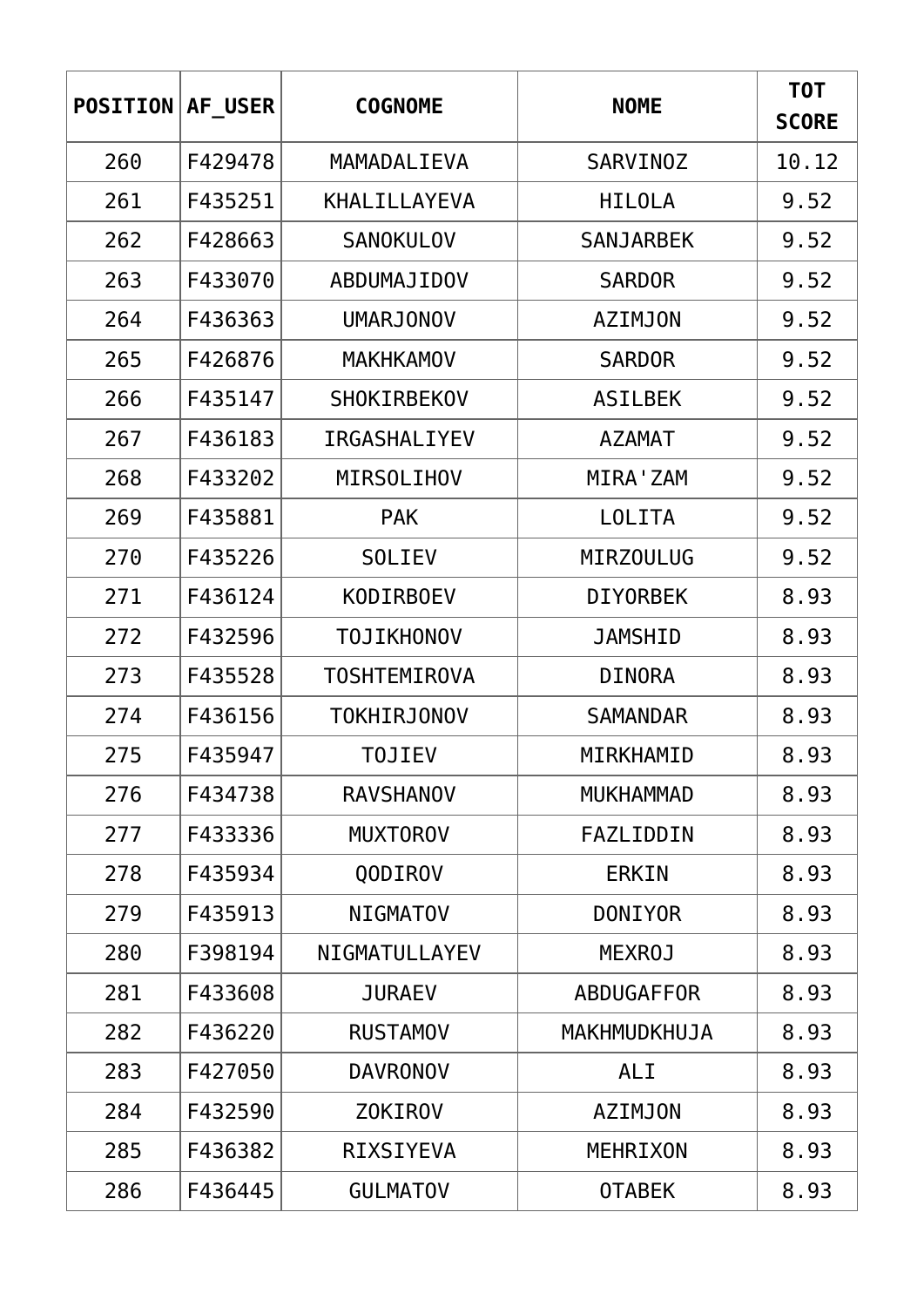| <b>POSITION</b> | AF USER | <b>COGNOME</b>       | <b>NOME</b>        | T0T<br><b>SCORE</b> |
|-----------------|---------|----------------------|--------------------|---------------------|
| 287             | F436403 | <b>KHABIBULLAEVA</b> | <b>MANZURA</b>     | 8.93                |
| 288             | F434455 | <b>TURGUNOVA</b>     | MEHRIBONU          | 8.93                |
| 289             | F436239 | <b>MUSAKHONOVA</b>   | MALIKAKHON         | 8.93                |
| 290             | F434693 | <b>KUCHKARBOYEV</b>  | GIYOSIDDIN         | 8.93                |
| 291             | F388976 | <b>AGZAMOV</b>       | <b>SARDOR</b>      | 8.33                |
| 292             | F436375 | KHOLJIGITOV          | <b>BAKHITIYOR</b>  | 8.33                |
| 293             | F435312 | <b>KUSHMURADOV</b>   | <b>MUKHAMMAD</b>   | 8.33                |
| 294             | F436157 | <b>KURPALBOEV</b>    | <b>KHURSANDBEK</b> | 8.33                |
| 295             | F435886 | <b>MAKHMADUSTOV</b>  | <b>ULUGBEK</b>     | 8.33                |
| 296             | F433866 | YULCHIYEV            | <b>RAVSHANBAK</b>  | 8.33                |
| 297             | F435991 | <b>XOJANIYAZOV</b>   | <b>USMON</b>       | 8.33                |
| 298             | F435522 | <b>KHAYDARMAL</b>    | ABDUL SAMIM        | 8.33                |
| 299             | F436136 | <b>KARIMOV</b>       | <b>IZZAT</b>       | 8.33                |
| 300             | F434468 | ASHIRALIEV           | <b>SHOKHRUKH</b>   | 8.33                |
| 301             | F436000 | <b>ODINAKHMADOV</b>  | <b>KHURSHED</b>    | 7.74                |
| 302             | F433185 | <b>SANJAR</b>        | ABDUMOMINOV        | 7.74                |
| 303             | F436118 | KUDRATILLAYEV        | BAKHTIYORKHUJA     | 7.74                |
| 304             | F435094 | KHIKMATILLAEV        | KUDRATILLA         | 7.74                |
| 305             | F385145 | <b>SULAYMONOV</b>    | <b>SAMANDAR</b>    | 7.74                |
| 306             | F436434 | <b>KHAKIMOV</b>      | <b>MUKHAMMAD</b>   | 7.74                |
| 307             | F430937 | ABDULAZIZ            | ABDUGAFUROV        | 7.74                |
| 308             | F435938 | <b>ARSLONOVA</b>     | <b>GULNOZA</b>     | 7.74                |
| 309             | F433234 | <b>RIKHSIBOEV</b>    | <b>AZIZJON</b>     | 7.74                |
| 310             | F436755 | <b>YUNUSOV</b>       | <b>AZIZJON</b>     | 7.74                |
| 311             | F434441 | <b>ESHMAMATOV</b>    | <b>ISLOMBEK</b>    | 7.74                |
| 312             | F435390 | YULDASHEVA           | <b>HUMORA</b>      | 7.74                |
| 313             | F426665 | <b>MAVLONOV</b>      | <b>DAVLAT</b>      | 7.74                |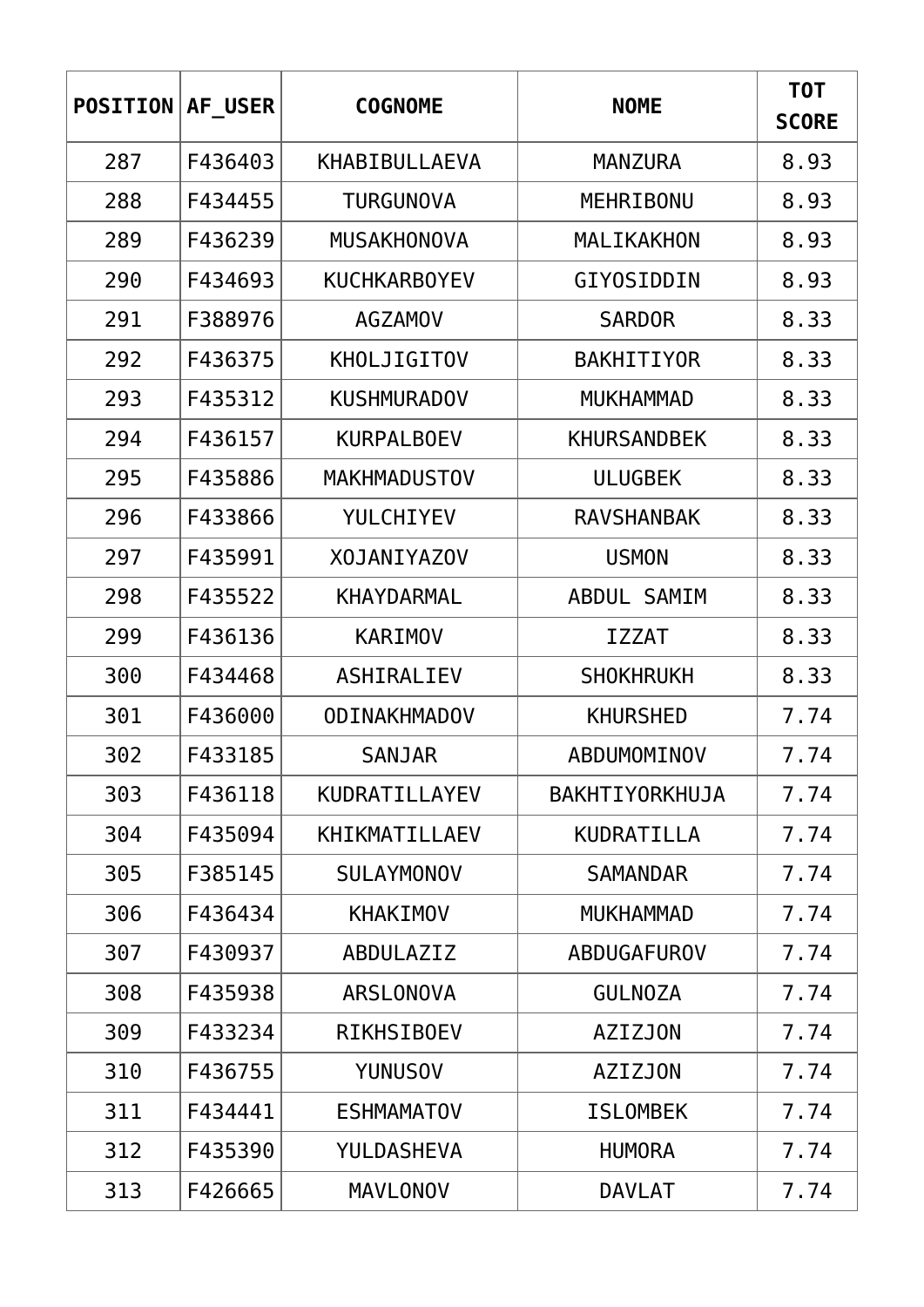| <b>POSITION</b> | AF USER | <b>COGNOME</b>     | <b>NOME</b>      | T0T<br><b>SCORE</b> |
|-----------------|---------|--------------------|------------------|---------------------|
| 314             | F435754 | <b>SHOKIROV</b>    | <b>SHAHBOZ</b>   | 7.74                |
| 315             | F430849 | RAKHIMKULOV        | <b>MUHAMMAD</b>  | 7.74                |
| 316             | F431370 | <b>AKBAROV</b>     | MIRKOMIL         | 7.74                |
| 317             | F436663 | <b>BOBONAZAROV</b> | <b>AZAMAT</b>    | 7.74                |
| 318             | F436134 | <b>ZIYADOV</b>     | <b>NAVRUZBEK</b> | 7.74                |
| 319             | F434946 | <b>FATHIDDINOV</b> | KHUSHNIDDIN      | 7.74                |
| 320             | F433313 | <b>TOLIBOV</b>     | NIGMATILLA       | 7.74                |
| 321             | F430680 | <b>KHAKIMOV</b>    | <b>AVAZBEK</b>   | 7.74                |
| 322             | F433312 | <b>ZOIROV</b>      | ZAHRIDDIN        | 7.74                |
| 323             | F434579 | <b>MASHARIPOV</b>  | <b>AZIZBEK</b>   | 7.74                |
| 324             | F433192 | <b>ERDAVLATOV</b>  | DANIYAR          | 7.74                |
| 325             | F436769 | <b>BOBONAZAROV</b> | <b>RUSTAM</b>    | 7.74                |
| 326             | F434936 | NURULLAYEV         | <b>SUXROB</b>    | 7.14                |
| 327             | F435193 | <b>SHIRMATOV</b>   | <b>IBROHIM</b>   | 7.14                |
| 328             | F427360 | <b>YUSUPOV</b>     | <b>ANVARBEK</b>  | 7.14                |
| 329             | F434931 | G'ANIYEV           | MIRKOMIL         | 7.14                |
| 330             | F434673 | <b>TOSHPULATOV</b> | KAMOLIDDIN       | 7.14                |
| 331             | F434264 | <b>NORMURODOV</b>  | <b>ANVARBEK</b>  | 7.14                |
| 332             | F436466 | FAXRIDDINOV        | <b>DIYORBEK</b>  | 7.14                |
| 333             | F433891 | <b>RAMAZONOV</b>   | <b>KAMRONBEK</b> | 7.14                |
| 334             | F434531 | <b>ABDULLAEV</b>   | <b>ABDUSAMAD</b> | 7.14                |
| 335             | F435304 | <b>BOTIROV</b>     | <b>SHOKHRUKH</b> | 7.14                |
| 336             | F434271 | <b>AKRAMOV</b>     | <b>DALERJON</b>  | 6.55                |
| 337             | F435089 | <b>OLIMJONOVA</b>  | <b>DILSORA</b>   | 6.55                |
| 338             | F433908 | <b>AHMEDOV</b>     | <b>ADHAM</b>     | 6.55                |
| 339             | F435180 | <b>IMAMOV</b>      | ILNUR            | 6.55                |
| 340             | F436365 | ABDUKHALILOV       | <b>ASADULLOH</b> | 6.55                |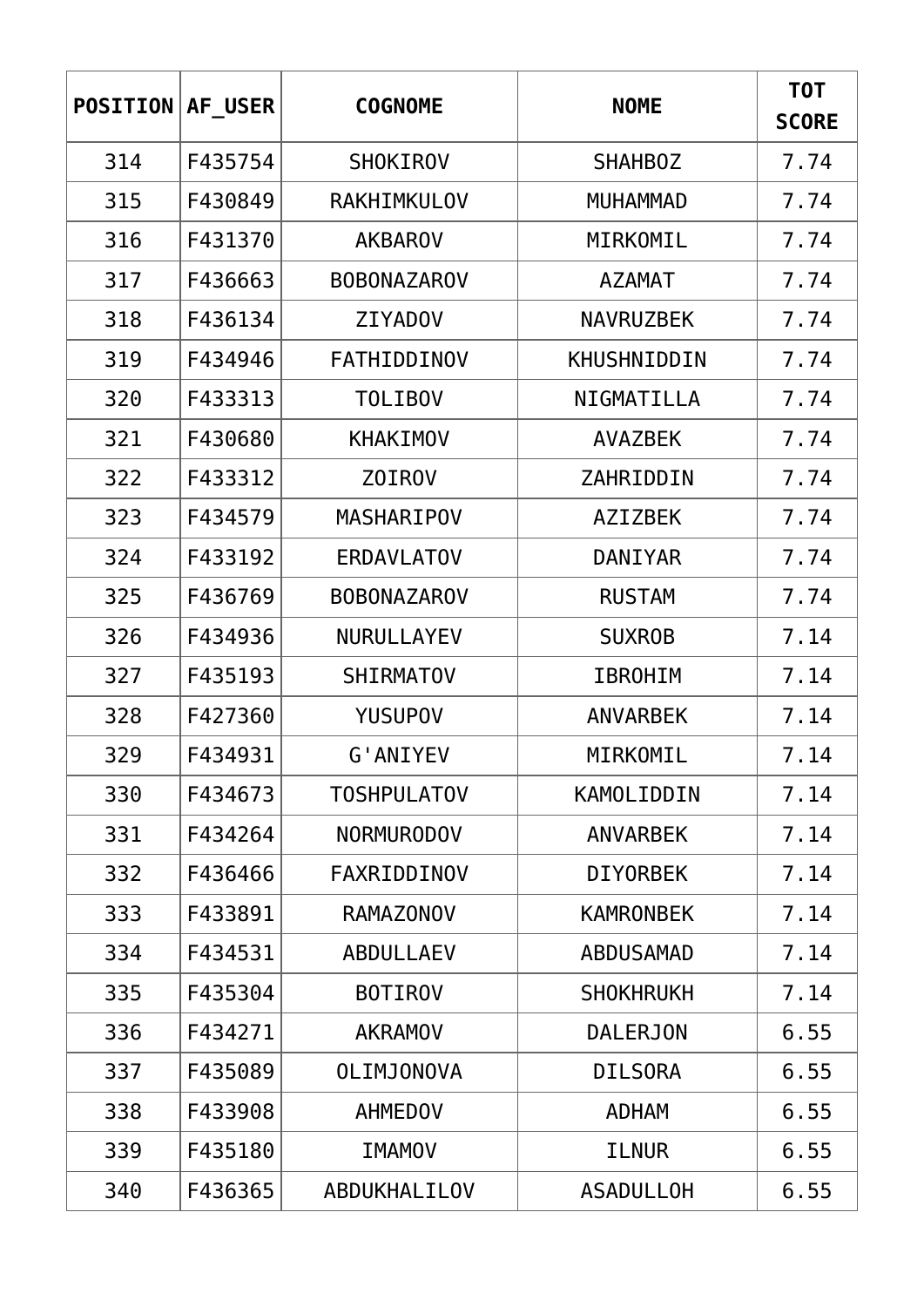| <b>POSITION</b> | AF USER | <b>COGNOME</b>                       | <b>NOME</b>       | <b>TOT</b><br><b>SCORE</b> |
|-----------------|---------|--------------------------------------|-------------------|----------------------------|
| 341             | F435417 | <b>BOBOKHONOV</b>                    | <b>ALISHER</b>    | 6.55                       |
| 342             | F432706 | <b>BAKHTIYOROV</b>                   | <b>ASLBEK</b>     | 6.55                       |
| 343             | F434303 | <b>RAVSHANKHONOV</b>                 | AMIRKHON          | 6.55                       |
| 344             | F435523 | <b>MAMIROV</b>                       | <b>DILSHODBEK</b> | 6.55                       |
| 345             | F433636 | IMINJONOV                            | <b>SUXROBBEK</b>  | 6.55                       |
| 346             | F435129 | MAMAJANOV                            | KHONDAMIR         | 6.55                       |
| 347             | F436208 | RADJABMUKHAMEDOV                     | MUKHIDDIN         | 6.55                       |
| 348             | F435256 | <b>KOBILOV</b>                       | MUKHAMMADKHOBIL   | 6.55                       |
| 349             | F435906 | <b>FOZILJONOV</b>                    | <b>AVAZ</b>       | 5.95                       |
| 350             | F434956 | RAKHMATULLAEV                        | <b>BEKZOD</b>     | 5.95                       |
| 351             | F381289 | <b>TURSUNALIEVA</b>                  | <b>OYSHAKHON</b>  | 5.95                       |
| 352             | F430463 | <b>SUYARKULOV</b>                    | <b>AFZAL</b>      | 5.95                       |
| 353             | F436369 | <b>SHAVKATOV</b>                     | MUYNIDDIN         | 5.95                       |
| 354             | F433660 | MAKHAMADZOIDOV                       | <b>KAMRONBEK</b>  | 5.95                       |
| 355             | F434549 | <b>BARATOV</b>                       | <b>RAVSHAN</b>    | 5.95                       |
| 356             | F432589 | <b>ERGASHEVA</b>                     | <b>LAYLO</b>      | 5.95                       |
| 357             | F432704 | <b>MURODOV</b>                       | <b>IZZATKHUJA</b> | 5.95                       |
| 358             | F435077 | <b>JURAEV</b>                        | <b>ABROR</b>      | 5.95                       |
| 359             | F436777 | <b>MIRSOBITOVA</b>                   | <b>MAKHBUBA</b>   | 5.95                       |
| 360             | F435382 | <b>TURSUNKULOV</b>                   | <b>SHERALI</b>    | 5.36                       |
| 361             | F435299 | <b>ABDULLAEV</b>                     | ABDUAZIM          | 5.36                       |
| 362             | F435258 | <b>KOMILOVA</b>                      | <b>SHAKHZODA</b>  | 5.36                       |
| 363             | F434722 | <b>BAXTIYOROV</b><br><b>SAMANDAR</b> | <b>SAMANDAR</b>   | 5.36                       |
| 364             | F436328 | <b>SHAYMURODOVA</b>                  | <b>CHAROS</b>     | 5.36                       |
| 365             | F435870 | <b>KOBILOV</b>                       | <b>UMARBEK</b>    | 5.36                       |
| 366             | F433661 | <b>KARIMJONOV</b>                    | <b>JAMOLBEK</b>   | 5.36                       |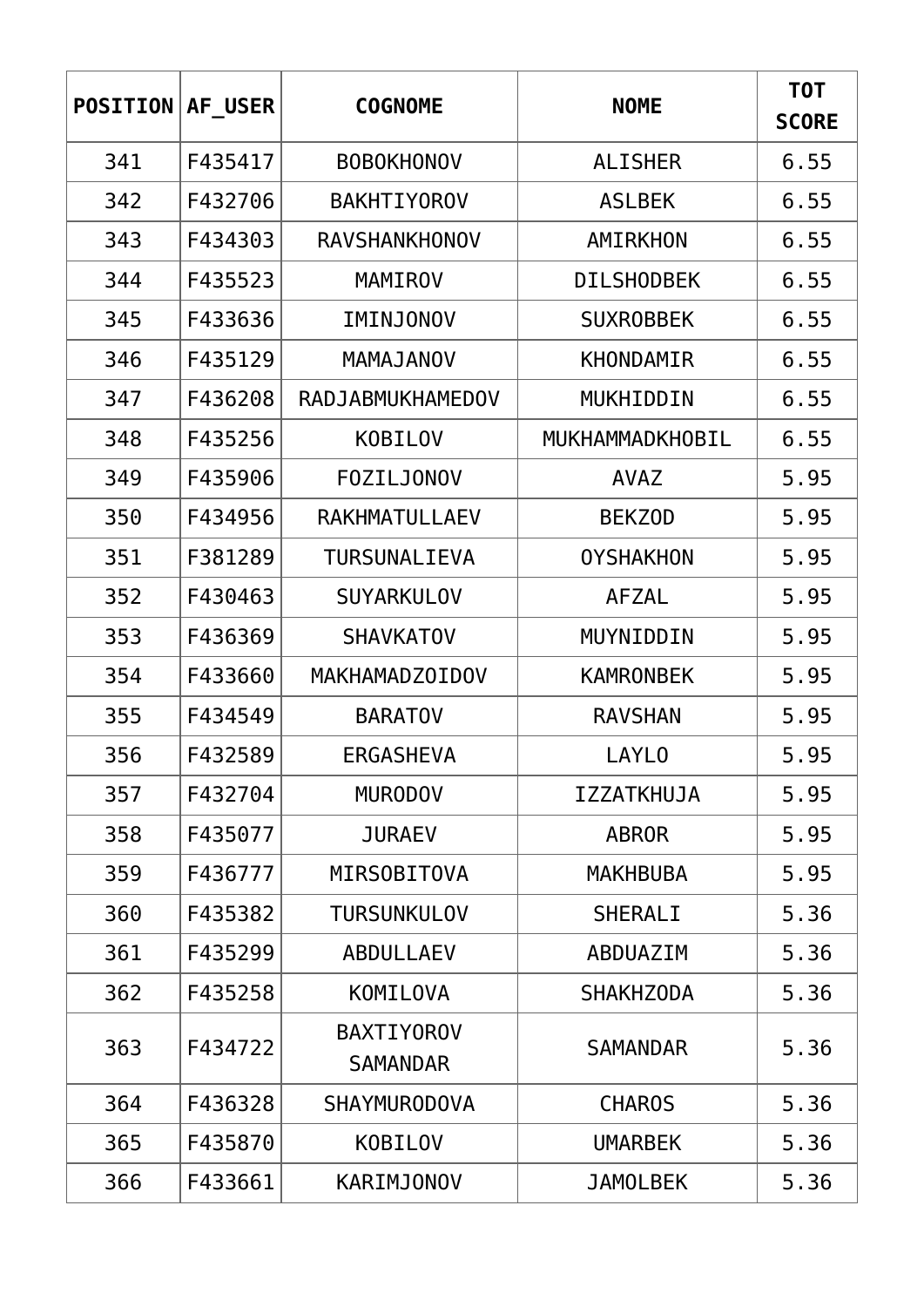| <b>POSITION</b> | AF USER | <b>COGNOME</b>      | <b>NOME</b>           | T0T<br><b>SCORE</b> |
|-----------------|---------|---------------------|-----------------------|---------------------|
| 367             | F434718 | ABDURASHITOV        | <b>ABDURASUL</b>      | 5.36                |
| 368             | F436372 | ABDULLAEVA          | <b>FAROGAT</b>        | 5.36                |
| 369             | F433618 | <b>BAKHODIROVA</b>  | <b>ZARIFA</b>         | 5.36                |
| 370             | F426847 | <b>GANIKHODJAEV</b> | <b>SAIDAKHMADKHON</b> | 5.36                |
| 371             | F434148 | RAKHMONBERDIEV      | <b>UMIDJON</b>        | 5.36                |
| 372             | F435979 | <b>BAKHTIYOROV</b>  | <b>BAKHODIR</b>       | 5.36                |
| 373             | F436188 | <b>ABDUAKHADOV</b>  | <b>SARDORBEK</b>      | 5.36                |
| 374             | F436487 | ABDUXAKIMOV         | <b>SHAXZOD</b>        | 4.76                |
| 375             | F432739 | <b>ISROILOV</b>     | <b>NURMUKHAMMAD</b>   | 4.76                |
| 376             | F433542 | <b>BAXTIYOROV</b>   | <b>ASILBEK</b>        | 4.76                |
| 377             | F436498 | <b>MUROTOV</b>      | <b>BOBURMIRZO</b>     | 4.76                |
| 378             | F434938 | NASBIKHONOVA        | KHILOLAKHON           | 4.76                |
| 379             | F435098 | <b>SHARIPOV</b>     | <b>SARVAR</b>         | 4.76                |
| 380             | F433376 | RO'ZIYEVA           | <b>IRODA</b>          | 4.76                |
| 381             | F435245 | MAMASAIDOV          | <b>JAKHONGIR</b>      | 4.76                |
| 382             | F434145 | ABDUJALILOV         | <b>OTABEK</b>         | 4.76                |
| 383             | F430933 | QOBILJONOV          | <b>AZIZBEK</b>        | 4.76                |
| 384             | F435316 | <b>MANSUROV</b>     | <b>ZAFAR</b>          | 4.76                |
| 385             | F433374 | <b>RAKHMONOV</b>    | <b>DOSTONBEK</b>      | 4.76                |
| 386             | F432879 | <b>KHASANOV</b>     | ABDURAKHMOV           | 4.76                |
| 387             | F435561 | <b>DJALALOV</b>     | <b>ABBOS</b>          | 4.76                |
| 388             | F433617 | <b>IMOMOV</b>       | ABDUAZIZ              | 4.76                |
| 389             | F436953 | LI                  | <b>IGOR</b>           | 4.76                |
| 390             | F432736 | KURY0Z0V            | <b>SANJARBEK</b>      | 4.76                |
| 391             | F436201 | <b>NORBOEV</b>      | <b>ASILBEK</b>        | 4.76                |
| 392             | F433785 | MIRABZALZODA        | MUKHAMMAD FIRDAVS     | 4.76                |
| 393             | F433331 | <b>KHASANOV</b>     | KOMILJON              | 4.76                |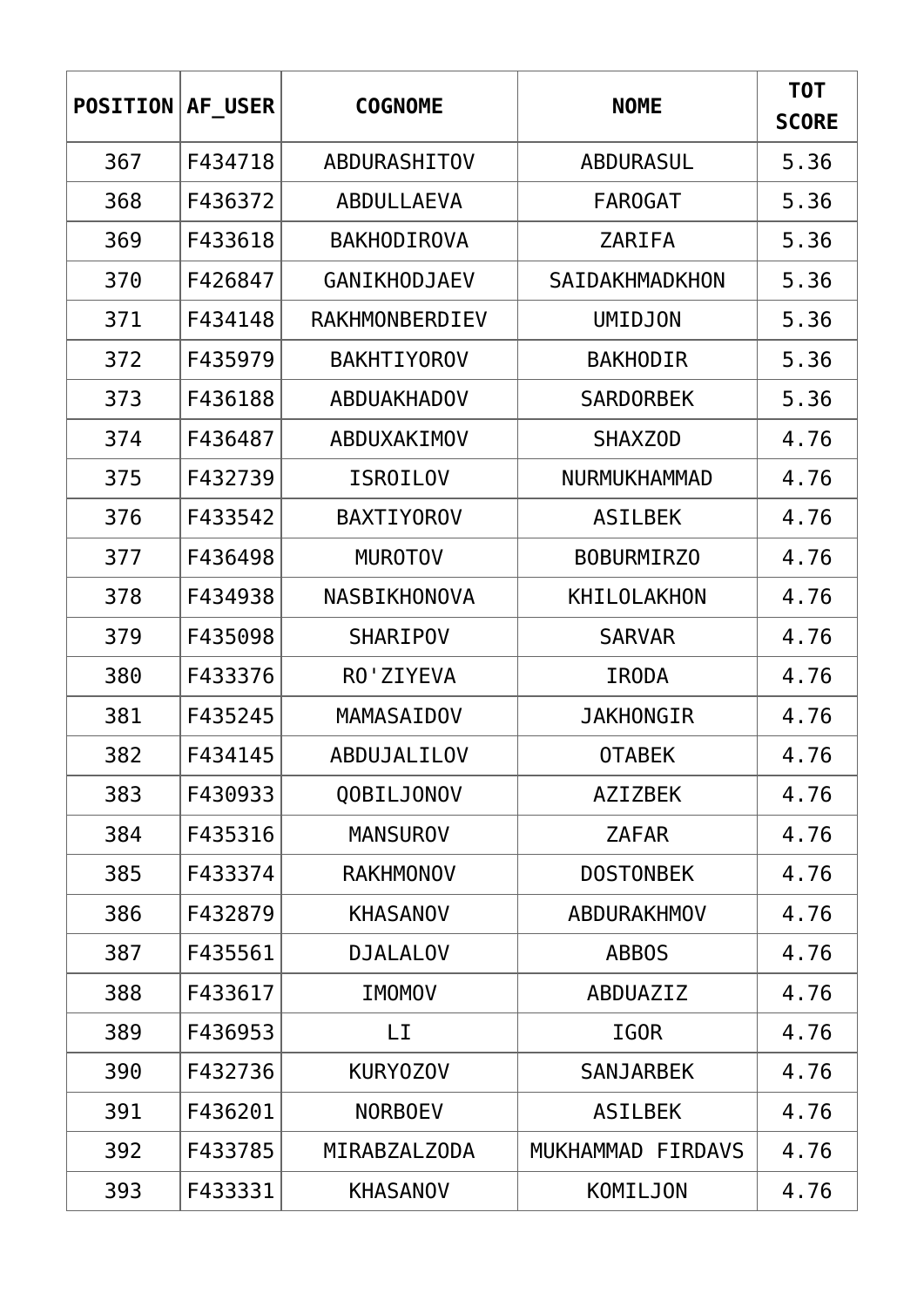| <b>POSITION</b> | AF USER | <b>COGNOME</b>        | <b>NOME</b>       | T0T<br><b>SCORE</b> |
|-----------------|---------|-----------------------|-------------------|---------------------|
| 394             | F434949 | <b>MUKHIBOV</b>       | <b>AKBARBEK</b>   | 4.76                |
| 395             | F434555 | <b>BOKIJONOV</b>      | <b>NODIRJON</b>   | 4.76                |
| 396             | F427240 | <b>DILSHODOV</b>      | SHAMSIDDIN        | 4.76                |
| 397             | F434866 | ABDURAKHMANOV         | <b>KHOJIAKBAR</b> | 4.76                |
| 398             | F429146 | M'AMIRJONOV           | MUKHAMADQODIR     | 4.76                |
| 399             | F435892 | <b>GOFUROVA</b>       | AZIZAKHON         | 4.76                |
| 400             | F433314 | ABDURAXIMOV           | MUHAMMADAZIZ      | 4.76                |
| 401             | F434675 | <b>BOYNAZAROVA</b>    | <b>ODINAKHON</b>  | 4.76                |
| 402             | F435397 | <b>ZUBAYDOV</b>       | <b>ANISJON</b>    | 4.76                |
| 403             | F431057 | <b>BAKHODIROV</b>     | <b>KHABIBULLO</b> | 4.76                |
| 404             | F432843 | <b>KHAFIZOV</b>       | <b>AZAMAT</b>     | 4.76                |
| 405             | F435535 | <b>KAPRANOV</b>       | DANIEL            | 4.76                |
| 406             | F434175 | <b>SULEYMANOV</b>     | <b>SUKHROB</b>    | 4.17                |
| 407             | F433146 | <b>ISMOILOV</b>       | <b>NURBEK</b>     | 4.17                |
| 408             | F435263 | MIRKAMALOV            | MUXAMMADAMIN      | 4.17                |
| 409             | F434129 | <b>URAZBOYEV</b>      | MIRJALOLBEK       | 4.17                |
| 410             | F436160 | <b>KHOJIAKBAROV</b>   | ABDULAZIZ         | 4.17                |
| 411             | F435012 | <b>ABDUAZIZOV</b>     | <b>ELYORBEK</b>   | 4.17                |
| 412             | F435421 | <b>SHUKHRATBEKOVA</b> | SABINABONU        | 4.17                |
| 413             | F275108 | <b>SOIFOVA</b>        | <b>YULDUZ</b>     | 4.17                |
| 414             | F389504 | <b>GULOMOV</b>        | $A'$ LO           | 4.17                |
| 415             | F435398 | <b>LYAN</b>           | <b>VIKTOR</b>     | 4.17                |
| 416             | F434140 | <b>KURBONOVA</b>      | <b>MUNOJAT</b>    | 4.17                |
| 417             | F434415 | RAKHMANBERDIEV        | <b>JAVOKHIR</b>   | 4.17                |
| 418             | F434284 | <b>ABDUGOFURBEK</b>   | AKHMADBEKOV       | 4.17                |
| 419             | F435400 | <b>ISLOMOV</b>        | ABDULAZIZ         | 4.17                |
| 420             | F433345 | <b>ALIYEV</b>         | <b>MARDONBEK</b>  | 3.57                |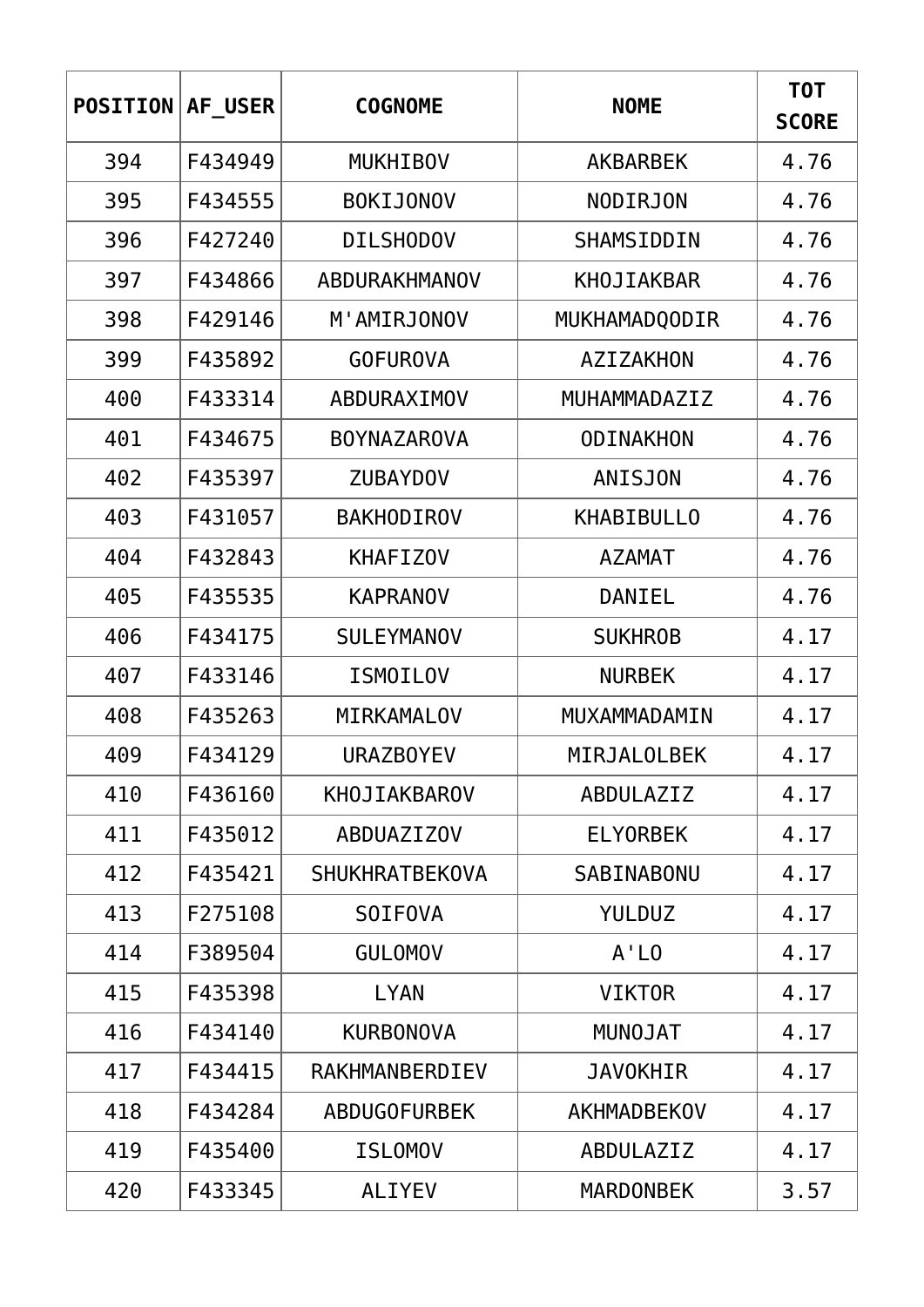| <b>POSITION</b> | AF USER | <b>COGNOME</b>        | <b>NOME</b>         | T0T<br><b>SCORE</b> |
|-----------------|---------|-----------------------|---------------------|---------------------|
| 421             | F434599 | <b>XABIBULLAXONOV</b> | <b>JAHONGIRXON</b>  | 3.57                |
| 422             | F434426 | <b>RASHIDOV</b>       | GIY <sub>0</sub> S  | 3.57                |
| 423             | F433650 | <b>TULAGANOV</b>      | <b>SOLIKH</b>       | 3.57                |
| 424             | F434142 | <b>KHAKIMOVA</b>      | <b>UMIDA</b>        | 3.57                |
| 425             | F435908 | <b>SHERKHONOVA</b>    | <b>KHUSHRUYA</b>    | 3.57                |
| 426             | F430972 | <b>SHOMARUFOV</b>     | <b>ISLOMBEK</b>     | 3.57                |
| 427             | F434501 | RAKHMATULLAEVA        | <b>MUFASSAL</b>     | 3.57                |
| 428             | F434294 | KOMILJONOV            | MUHAMMAD-AYYUBKHON  | 3.57                |
| 429             | F435095 | <b>ABDULLAEV</b>      | <b>UMIDJON</b>      | 3.57                |
| 430             | F436383 | <b>ASANOV</b>         | <b>ALIMBEK</b>      | 3.57                |
| 431             | F436215 | <b>INATULLAEV</b>     | <b>JAHONGIR</b>     | 3.57                |
| 432             | F434408 | <b>RUZMETOV</b>       | <b>SHERZODBEK</b>   | 3.57                |
| 433             | F432552 | <b>SAMANDAROV</b>     | <b>SHOKHRUKHBEK</b> | 3.57                |
| 434             | F434573 | GANIEV                | <b>SARDOR</b>       | 3.57                |
| 435             | F426722 | KOMILJONOV            | <b>YUSUFJON</b>     | 3.57                |
| 436             | F432629 | YULDASHEVA            | SOKHIBA             | 3.57                |
| 437             | F436246 | <b>ZUFAROV</b>        | SANJAR O'G'LI       | 3.57                |
| 438             | F436907 | ABDUNABIEVA           | <b>SEVINCH</b>      | 2.98                |
| 439             | F435808 | <b>RUZMETOVA</b>      | <b>KIBORA</b>       | 2.98                |
| 440             | F434139 | <b>SATTAROV</b>       | <b>JAVOKHIR</b>     | 2.98                |
| 441             | F432636 | <b>IBRAGIMOV</b>      | <b>SHAKHZOD</b>     | 2.98                |
| 442             | F436930 | <b>ORIPOV</b>         | <b>ELYORBEK</b>     | 2.98                |
| 443             | F432905 | <b>OCHILOV</b>        | <b>BEKZOD</b>       | 2.98                |
| 444             | F435884 | <b>MAMATKULOV</b>     | <b>DIYORBEK</b>     | 2.98                |
| 445             | F430959 | <b>MARDONBEKOVA</b>   | <b>SHAHNOZA</b>     | 2.98                |
| 446             | F436490 | <b>BOTIROV</b>        | <b>ISLOMBEK</b>     | 2.98                |
| 447             | F435411 | IMINOV                | <b>RAKHIMJON</b>    | 2.98                |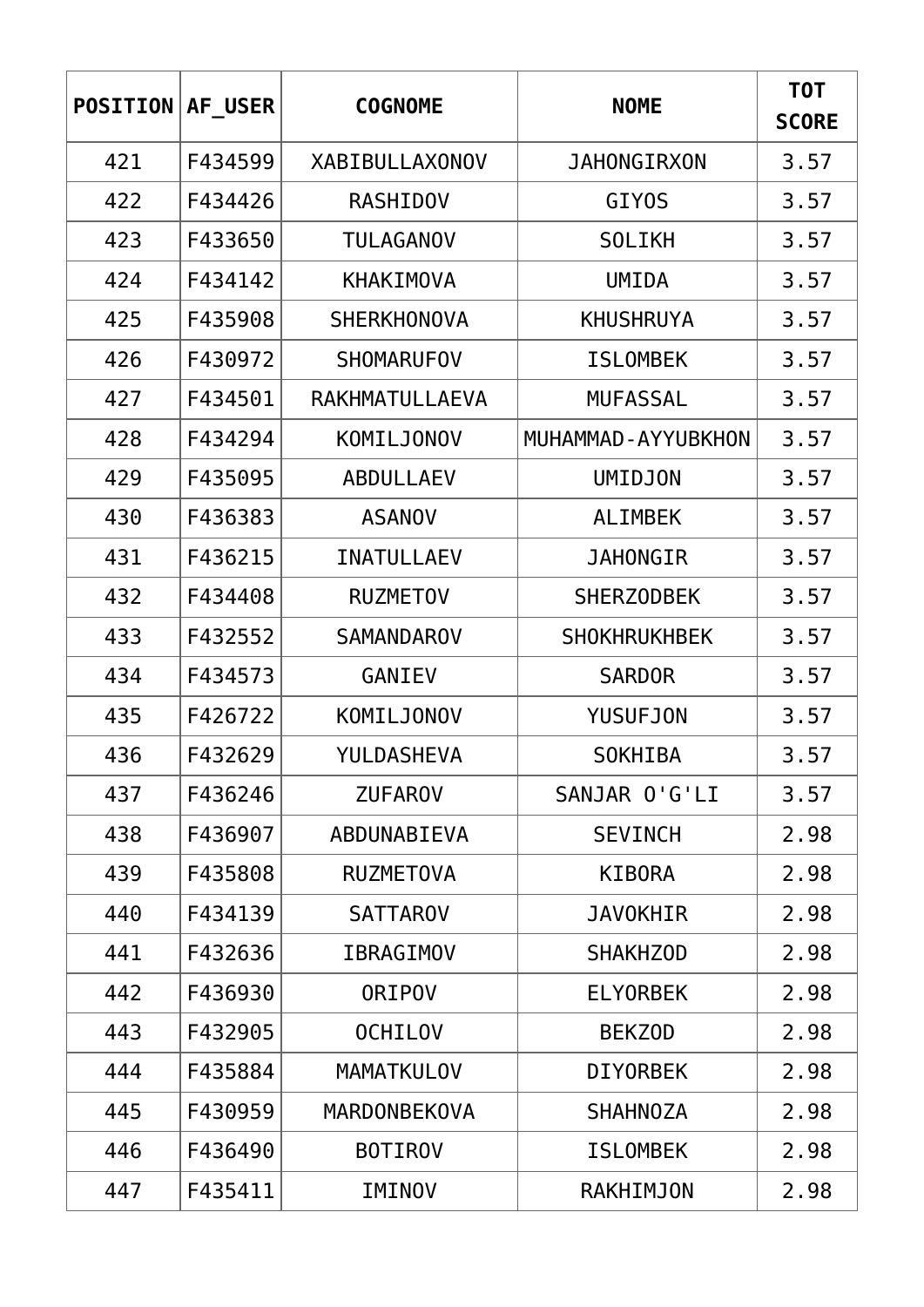| <b>POSITION</b> | AF USER | <b>COGNOME</b>       | <b>NOME</b>        | T0T<br><b>SCORE</b> |
|-----------------|---------|----------------------|--------------------|---------------------|
| 448             | F434338 | <b>SAYFETDINOV</b>   | <b>SARDORBEK</b>   | 2.98                |
| 449             | F436447 | <b>KOBILJONOV</b>    | JAHONGIR           | 2.98                |
| 450             | F433364 | <b>MURODOV</b>       | <b>MIRABBOS</b>    | 2.38                |
| 451             | F436766 | ERKINJONOV           | <b>BOBURJON</b>    | 2.38                |
| 452             | F435519 | <b>URALOV</b>        | <b>JAKHONGIR</b>   | 2.38                |
| 453             | F433060 | <b>RUSTAMOV</b>      | <b>JASUR</b>       | 2.38                |
| 454             | F433159 | <b>ZORIOV</b>        | <b>KHASAN</b>      | 2.38                |
| 455             | F432621 | <b>KHASANOV</b>      | MUAZZAMKHON        | 2.38                |
| 456             | F436362 | <b>SOBIROVA</b>      | <b>NILUFAR</b>     | 2.38                |
| 457             | F433754 | <b>DAVUROV</b>       | <b>ISLOMJON</b>    | 2.38                |
| 458             | F436045 | <b>TURSUNPULATOV</b> | HUMOYUNMIRZ0       | 2.38                |
| 459             | F434176 | MAMASODIKOV          | <b>USMONBEK</b>    | 2.38                |
| 460             | F433626 | <b>SOBIROV</b>       | <b>ILKHOMJON</b>   | 2.38                |
| 461             | F428672 | <b>BEGLOV</b>        | AMAL               | 2.38                |
| 462             | F436656 | <b>SHERALIYEV</b>    | <b>SABINA</b>      | 2.38                |
| 463             | F436364 | ABDULLAEVA           | SAIDAKHON          | 2.38                |
| 464             | F434443 | <b>ATABULLAYEV</b>   | <b>SHOHJAHON</b>   | 2.38                |
| 465             | F435511 | <b>OMONOV</b>        | <b>FAYOD</b>       | 2.38                |
| 466             | F434939 | NUMONKHONOVA         | <b>SITORAKHON</b>  | 2.38                |
| 467             | F432466 | MIRKHOSHIMOV         | MIRSAID            | 2.38                |
| 468             | F435431 | <b>SHUKURJONOV</b>   | RAKHIMJON          | 2.38                |
| 469             | F435318 | <b>AKROMOV</b>       | <b>AKBAR</b>       | 2.38                |
| 470             | F436909 | SOBIRJONOV           | SALOKHIDDIN        | 2.38                |
| 471             | F436133 | <b>BOYMANOV</b>      | <b>SHOKHJAKHON</b> | 2.38                |
| 472             | F428646 | <b>IBROKHIMZODA</b>  | <b>YAKHYO</b>      | 2.38                |
| 473             | F433229 | <b>SHOPOTIXOV</b>    | <b>SAMANDAR</b>    | 1.9                 |
| 474             | F434686 | <b>YULDASHEV</b>     | <b>ASADBEK</b>     | 1.79                |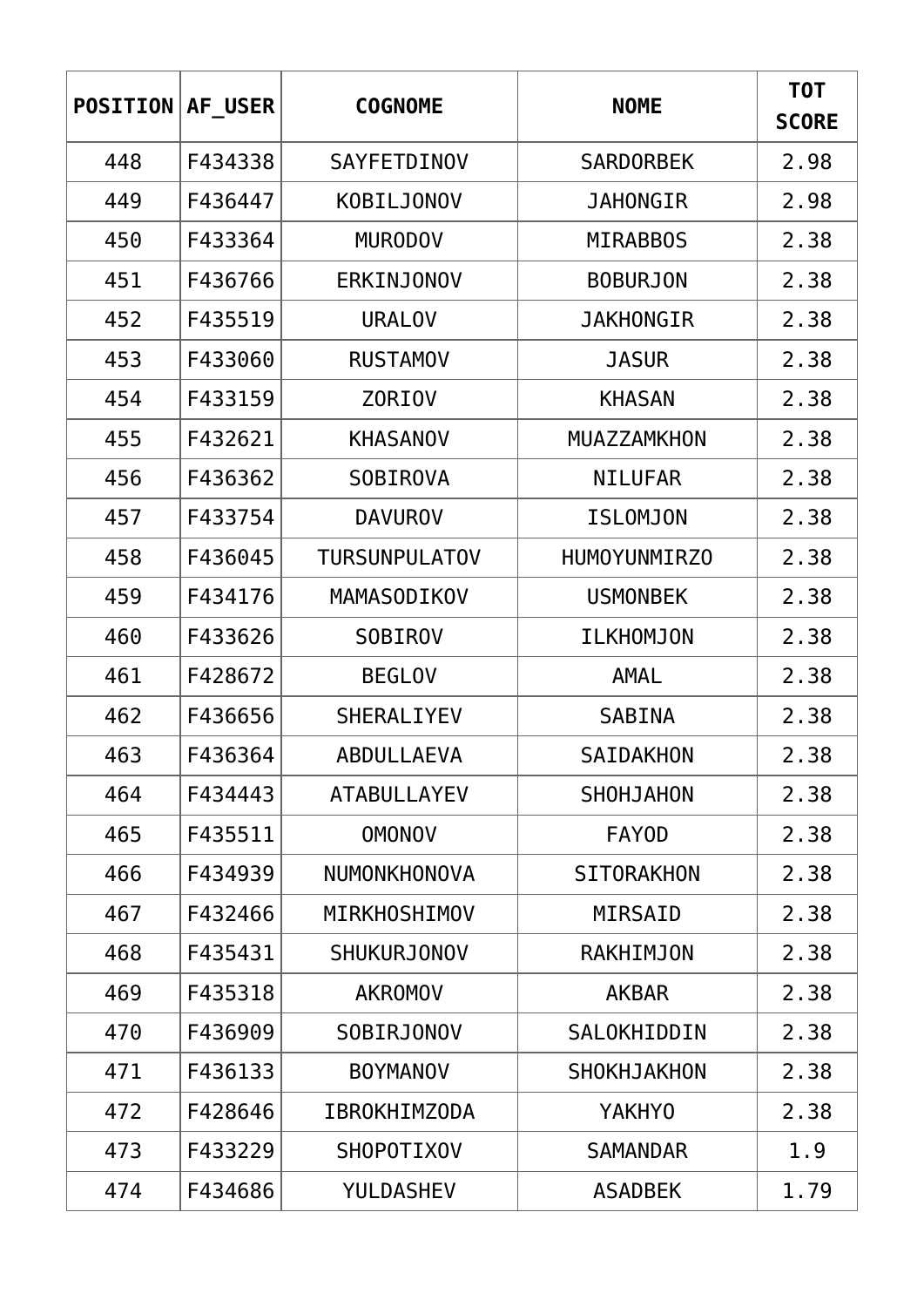| <b>POSITION</b> | AF USER | <b>COGNOME</b>     | <b>NOME</b>       | <b>TOT</b><br><b>SCORE</b> |
|-----------------|---------|--------------------|-------------------|----------------------------|
| 475             | F434461 | <b>SAYFULLAEVA</b> | ZEBINISO          | 1.79                       |
| 476             | F427951 | <b>ERKINOV</b>     | <b>BEKHZOD</b>    | 1.79                       |
| 477             | F436784 | <b>RAIMBOEV</b>    | <b>ALPOMISH</b>   | 1.79                       |
| 478             | F436807 | <b>NEMATOV</b>     | <b>ALIAKBAR</b>   | 1.79                       |
| 479             | F435534 | <b>TALANBAEV</b>   | KHOJINAZAR        | 1.79                       |
| 480             | F434557 | SODIKOV            | <b>TOKHIRJON</b>  | 1.79                       |
| 481             | F432701 | <b>SALIMOV</b>     | <b>NODIRBEK</b>   | 1.79                       |
| 482             | F434896 | SHAMSIDDINOV       | <b>JAMSHIDDIN</b> | 1.79                       |
| 483             | F435898 | <b>MAMUTOV</b>     | <b>FIRDAVS</b>    | 1.79                       |
| 484             | F436460 | ABDUMAJIDOV        | FAKHRIDDIN        | 1.79                       |
| 485             | F434840 | <b>ALIJONOVA</b>   | <b>MUSLIMA</b>    | 1.79                       |
| 486             | F434572 | <b>TURDIEV</b>     | <b>ASADBEK</b>    | 1.79                       |
| 487             | F436485 | <b>KHOLDOROV</b>   | SALOKHIDDIN       | 1.79                       |
| 488             | F427907 | <b>RASHIDOV</b>    | <b>SAMANDAR</b>   | 1.79                       |
| 489             | F436395 | <b>JO'RABOYEV</b>  | <b>JAVLON</b>     | 1.79                       |
| 490             | F434556 | <b>NORMATOV</b>    | AMIRULLO          | 1.79                       |
| 491             | F433614 | <b>TURSUNOVA</b>   | KOMILA            | 1.79                       |
| 492             | F436502 | <b>ANVAROV</b>     | <b>SARDOR</b>     | 1.79                       |
| 493             | F436371 | KHOLIKOV           | <b>ZIYODULLA</b>  | 1.79                       |
| 494             | F382068 | <b>AKHADOV</b>     | <b>SHAKHRIYOR</b> | 1.79                       |
| 495             | F435905 | <b>ERKINOV</b>     | <b>SAMNDAR</b>    | 1.79                       |
| 496             | F435107 | <b>BAXODIROV</b>   | <b>SHAXZOD</b>    | 1.79                       |
| 497             | F436756 | <b>SAIDOV</b>      | <b>AKHROLJON</b>  | 1.79                       |
| 498             | F434457 | RIKHSITILLAEV      | ABDURAKHOM        | 1.79                       |
| 499             | F435904 | <b>USMONOV</b>     | ABDURAKHMON       | 1.79                       |
| 500             | F433762 | ISLOMJONOVA        | <b>MANZURA</b>    | 1.79                       |
| 501             | F435286 | <b>JOVLIEV</b>     | <b>RUSTAM</b>     | 1.79                       |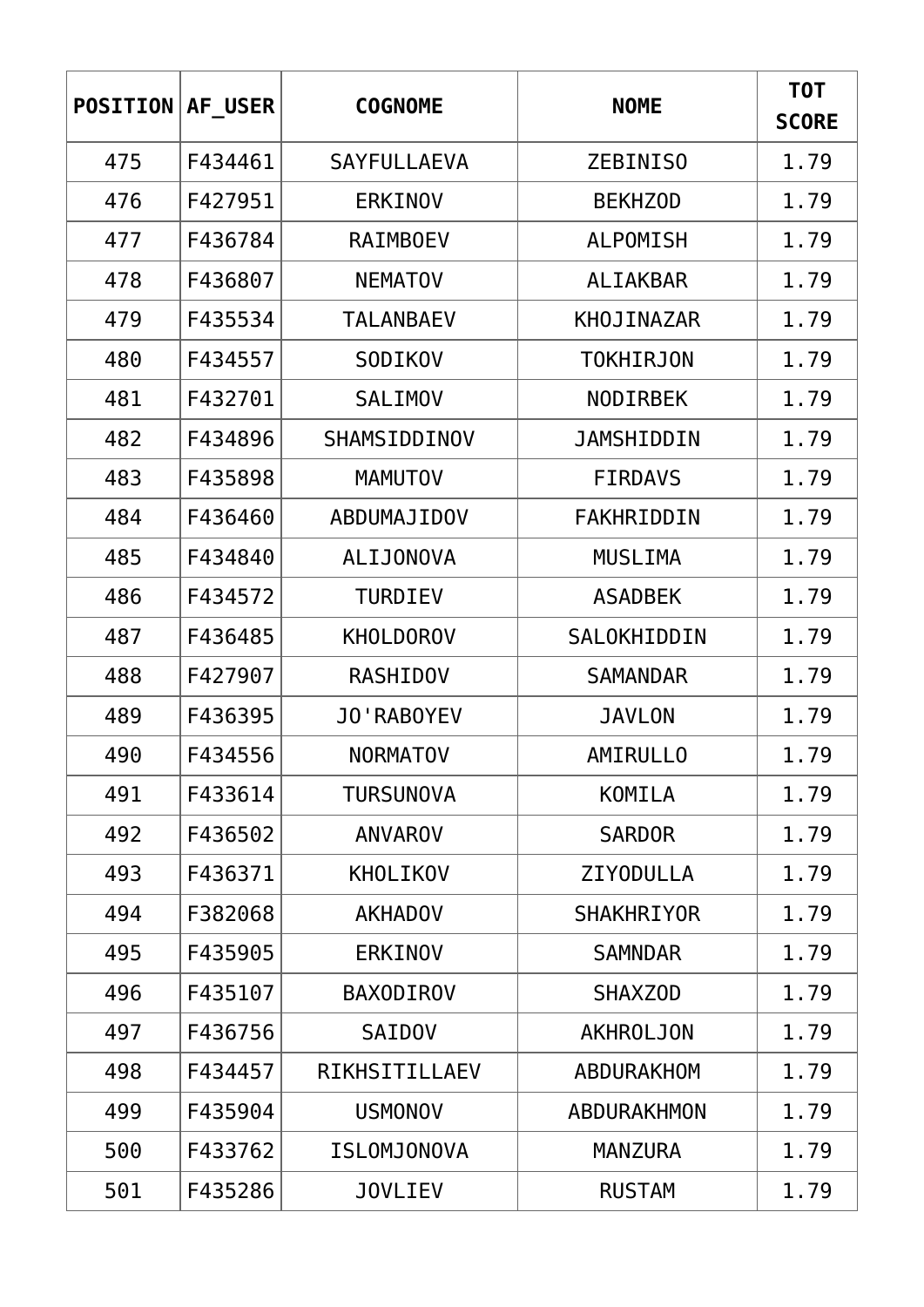| <b>POSITION</b> | AF USER | <b>COGNOME</b>       | <b>NOME</b>          | T0T<br><b>SCORE</b> |
|-----------------|---------|----------------------|----------------------|---------------------|
| 502             | F436601 | <b>SHARIPOV</b>      | <b>SHAXRIYOR</b>     | 1.79                |
| 503             | F436384 | ABDUKAKHKHOROV       | <b>SARDORBEK</b>     | 1.79                |
| 504             | F434127 | TULAGANOVA           | FARANGIZ             | 1.79                |
| 505             | F432035 | <b>IBRAGIMOV</b>     | <b>MAXMUDJON</b>     | 1.79                |
| 506             | F436912 | <b>ABROLOVA</b>      | NARGIZAKHON          | 1.19                |
| 507             | F436770 | <b>ASHUROV</b>       | <b>OLMOS</b>         | 1.19                |
| 508             | F431064 | <b>SEVILAY</b>       | <b>IBRAGIM</b>       | 1.19                |
| 509             | F434854 | <b>IBROKHIM</b>      | <b>RAKHMATDJONOV</b> | 1.19                |
| 510             | F433745 | ZIYOVUDDINOV         | <b>MUKHAMMAD</b>     | 1.19                |
| 511             | F434547 | RAKHMONKULOV         | SAID-BOBOXON         | 1.19                |
| 512             | F436095 | <b>KUDRATULLAYEV</b> | <b>ASADBEK</b>       | 1.19                |
| 513             | F435250 | <b>AKHANOV</b>       | <b>AKHROR</b>        | 1.19                |
| 514             | F434190 | <b>OMONGELDIYEV</b>  | MIRALI               | 1.19                |
| 515             | F432703 | K0BILJ0N0V           | <b>IBROKHIMJON</b>   | 1.19                |
| 516             | F434420 | <b>RAKHMONOV</b>     | <b>DIYORBEK</b>      | 1.19                |
| 517             | F433747 | <b>KODIROV</b>       | <b>OTABEK</b>        | 1.19                |
| 518             | F435978 | <b>ISMOILOV</b>      | <b>UMIDBEK</b>       | 1.19                |
| 519             | F431580 | <b>NOMOZOVA</b>      | E'Z0ZA               | 1.19                |
| 520             | F427989 | <b>GULYAMOV</b>      | AZMIDDIN             | 1.19                |
| 521             | F434932 | PATXILLAYEV          | <b>ABDULAZIZ</b>     | 1.19                |
| 522             | F434082 | <b>ATANAZAROV</b>    | <b>NIZOMJON</b>      | 1.19                |
| 523             | F436191 | ABDUMAJIDOV          | <b>ABBOS</b>         | 1.19                |
| 524             | F435307 | GOVSIDDINOVA         | <b>MAVLUDAKHON</b>   | 1.19                |
| 525             | F436922 | <b>ABROLOV</b>       | <b>BEKHRUZ</b>       | 1.19                |
| 526             | F435520 | <b>IBROHIMOV</b>     | ILHOMJON             | 0.6                 |
| 527             | F436138 | <b>TOJIEV</b>        | <b>UMIDJON</b>       | 0.6                 |
| 528             | F432834 | <b>SAIDOV</b>        | <b>FIRDAVS</b>       | 0.6                 |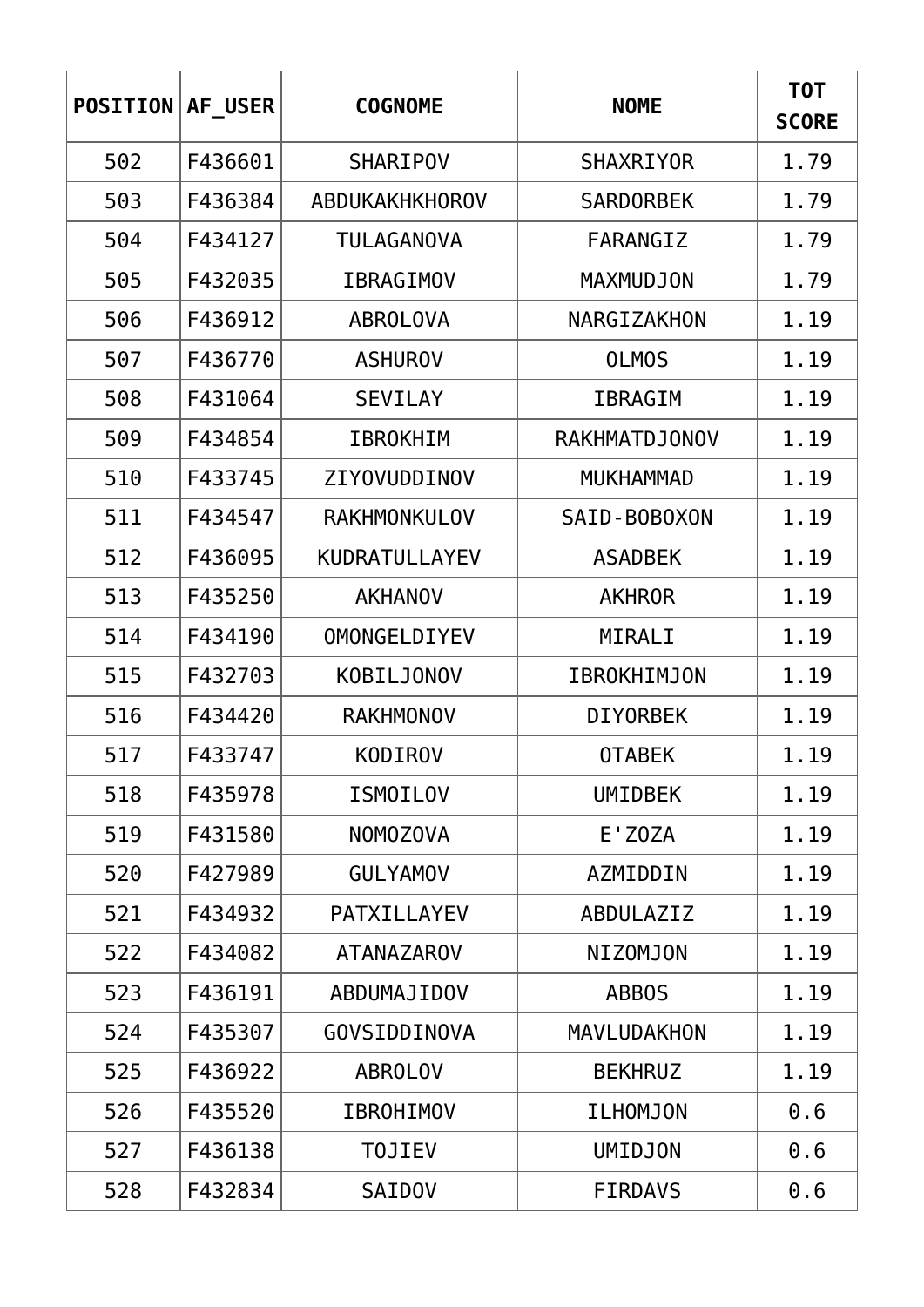| <b>POSITION</b> | AF USER | <b>COGNOME</b>       | <b>NOME</b>         | T0T<br><b>SCORE</b> |
|-----------------|---------|----------------------|---------------------|---------------------|
| 529             | F428513 | <b>ROBIYA</b>        | XAMIDULLAYEVA       | 0.6                 |
| 530             | F433221 | <b>KHOJABOEV</b>     | <b>ASADBEK</b>      | 0.6                 |
| 531             | F436476 | <b>KHOJIAKBAROV</b>  | <b>SHERZOD</b>      | 0.6                 |
| 532             | F435104 | <b>YORKINOVA</b>     | <b>SABINA</b>       | 0.6                 |
| 533             | F436386 | <b>KHAYRULLAEV</b>   | MUHAMMAD ALI        | 0.6                 |
| 534             | F387597 | MADINA               | <b>SAPARBOEVA</b>   | 0.6                 |
| 535             | F436947 | <b>SEYDAKHEMETOV</b> | DANIYAR             | 0.6                 |
| 536             | F435246 | SHOIN0GOMOV          | <b>ILKHOM</b>       | 0.6                 |
| 537             | F436210 | ZAFARKHUJAEV         | <b>BEKHZODKHUJA</b> | 0.6                 |
| 538             | F435988 | <b>SHONAZAROV</b>    | <b>JAVLONBEK</b>    | 0.6                 |
| 539             | F433147 | <b>SHARIFOVA</b>     | <b>MUHLISA</b>      | 0.6                 |
| 540             | F433322 | <b>UTKIROVA</b>      | MADINABONU          | 0.6                 |
| 541             | F433525 | <b>SAFAROV</b>       | <b>ABRORBEK</b>     | 0.6                 |
| 542             | F433168 | <b>TOKHIROV</b>      | <b>DAVRONBEK</b>    | 0.6                 |
| 543             | F433222 | ABDUSATTAROVA        | YAKHSHIGUL          | 0.6                 |
| 544             | F433176 | <b>ORTIQOV</b>       | <b>AZIZBEK</b>      | 0.6                 |
| 545             | F435384 | <b>MAKHMUDKHONOV</b> | <b>AYUBKHON</b>     | 0.6                 |
| 546             | F427008 | <b>BUVATILLAYEVA</b> | <b>DIYORA</b>       | 0.6                 |
| 547             | F435967 | <b>BAKHODIROVA</b>   | <b>SEVINCH</b>      | 0                   |
| 548             | F433220 | <b>BO'RONOVA</b>     | <b>LOBARXON</b>     | $\Theta$            |
| 549             | F436084 | RIKHSITULLAEV        | <b>OTABEK</b>       | $\Theta$            |
| 550             | F434602 | <b>MAKAROV</b>       | <b>OLEG</b>         | $\Theta$            |
| 551             | F428993 | AMIRJON              | <b>ZOKIROV</b>      | $\Theta$            |
| 552             | F436196 | <b>ESHNAZAROVA</b>   | <b>MAFTUNA</b>      | 0                   |
| 553             | F435888 | <b>KURBONOV</b>      | ABDULAZIZ           | $\Theta$            |
| 554             | F436153 | <b>SOBIRJONOV</b>    | <b>MUHAMMAD</b>     | $\Theta$            |
| 555             | F433177 | <b>RUSTAMOV</b>      | MIRODIL             | 0                   |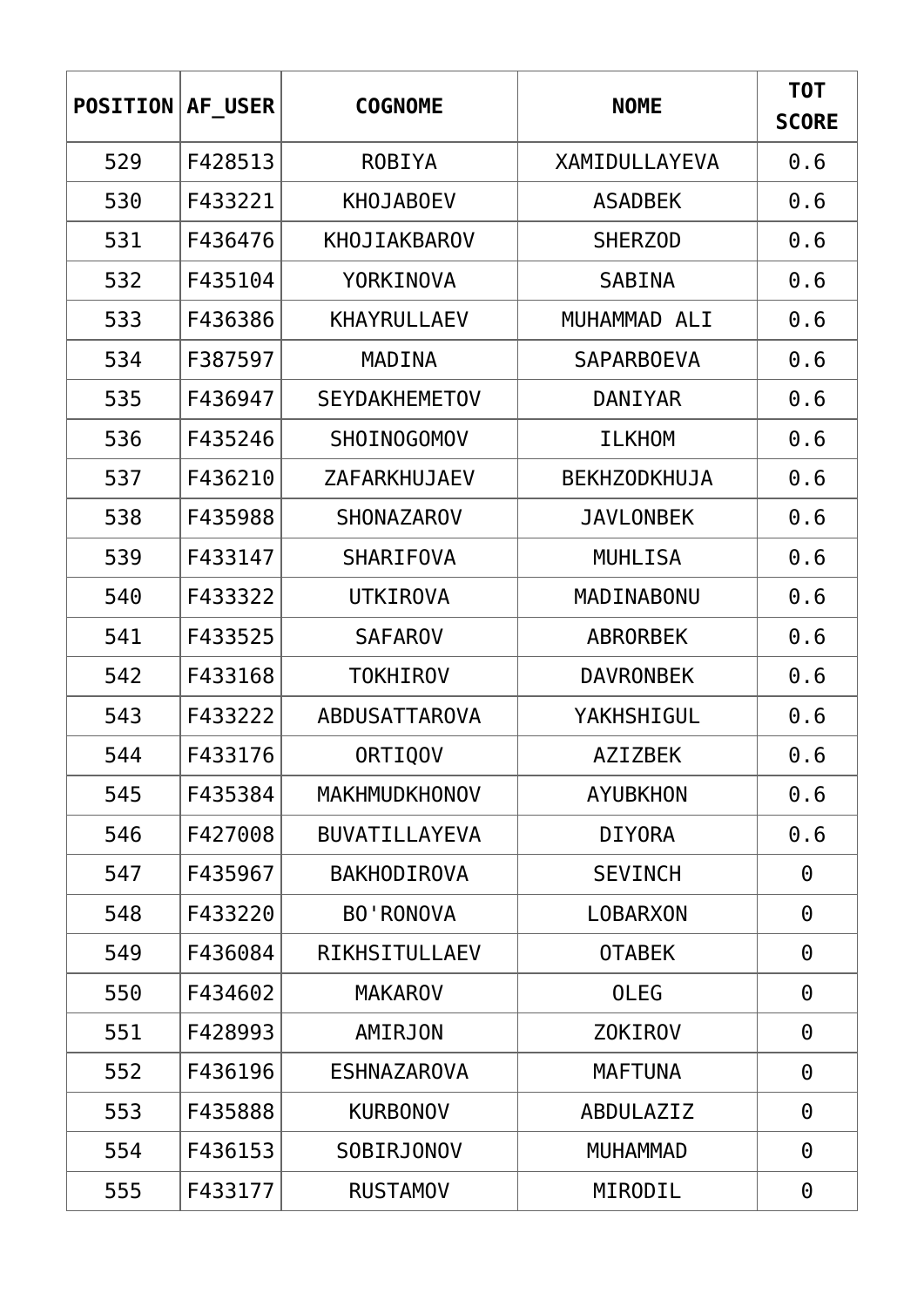| <b>POSITION</b> | AF USER | <b>COGNOME</b>       | <b>NOME</b>       | <b>TOT</b><br><b>SCORE</b> |
|-----------------|---------|----------------------|-------------------|----------------------------|
| 556             | F429978 | RAZZ0Q0VA            | E'ZOZA            | $\Theta$                   |
| 557             | F430103 | MAVLIDDDINOVA        | <b>SEVINCH</b>    | $\Theta$                   |
| 558             | F435995 | YULDASHEV            | <b>MIRAKHMAD</b>  | $\Theta$                   |
| 559             | F436806 | <b>YUSUPOVA</b>      | <b>SEVINCH</b>    | $\Theta$                   |
| 560             | F434982 | NURIDDINOV           | <b>JASUR</b>      | $\Theta$                   |
| 561             | F435924 | <b>KAKHKHOROVA</b>   | <b>SBOKHAT</b>    | $\Theta$                   |
| 562             | F432867 | <b>YULDASHEVA</b>    | <b>ROBIYAKHON</b> | $\Theta$                   |
| 563             | F386321 | <b>YARMATOVA</b>     | NOZILABONU        | $\Theta$                   |
| 564             | F435860 | <b>BAHODIROV</b>     | SIROJIDDIN        | $\Theta$                   |
| 565             | F435927 | ZIYODILLAEVA         | <b>NIGORA</b>     | $\Theta$                   |
| 566             | F436932 | AMINOV               | <b>RAVSHAN</b>    | $\Theta$                   |
| 567             | F432832 | <b>KOBILOV</b>       | <b>SHERZOD</b>    | $\Theta$                   |
| 568             | F434988 | <b>G'AFUROVA</b>     | <b>NOZLIYA</b>    | $\Theta$                   |
| 569             | F433537 | <b>XASANOVA</b>      | <b>SHAXZODA</b>   | $-0.6$                     |
| 570             | F428419 | <b>SIADJONOV</b>     | <b>RAIMJON</b>    | $-0.6$                     |
| 571             | F433746 | <b>SABUROV</b>       | <b>ALIKHON</b>    | $-0.6$                     |
| 572             | F435800 | <b>TURSUNBAEV</b>    | <b>SARDORBEK</b>  | $-0.6$                     |
| 573             | F436144 | ABDUVOKHIDOV         | SUNNATILLA        | $-0.6$                     |
| 574             | F434155 | NASRIDDINOV          | NURULLOKHON       | $-0.6$                     |
| 575             | F429278 | <b>XALILOV</b>       | <b>UMAR</b>       | $-0.6$                     |
| 576             | F435940 | <b>RAKHMATJONOV</b>  | <b>BAKH</b>       | $-0.6$                     |
| 577             | F436180 | <b>YOROV</b>         | <b>ASROR</b>      | $-0.6$                     |
| 578             | F432875 | <b>SHAVKATOV</b>     | <b>ABDUVOSIT</b>  | $-0.6$                     |
| 579             | F436152 | <b>TOJIEV</b>        | <b>ELSHODKHON</b> | $-0.6$                     |
| 580             | F435895 | <b>KOLOMEYCHENKO</b> | <b>OLEG</b>       | $-0.6$                     |
| 581             | F428958 | AKHMEDIYEV           | <b>ABROR</b>      | $-0.6$                     |
| 582             | F435569 | QAKHRAMONJONOV       | ABUBAKIR          | $-1.19$                    |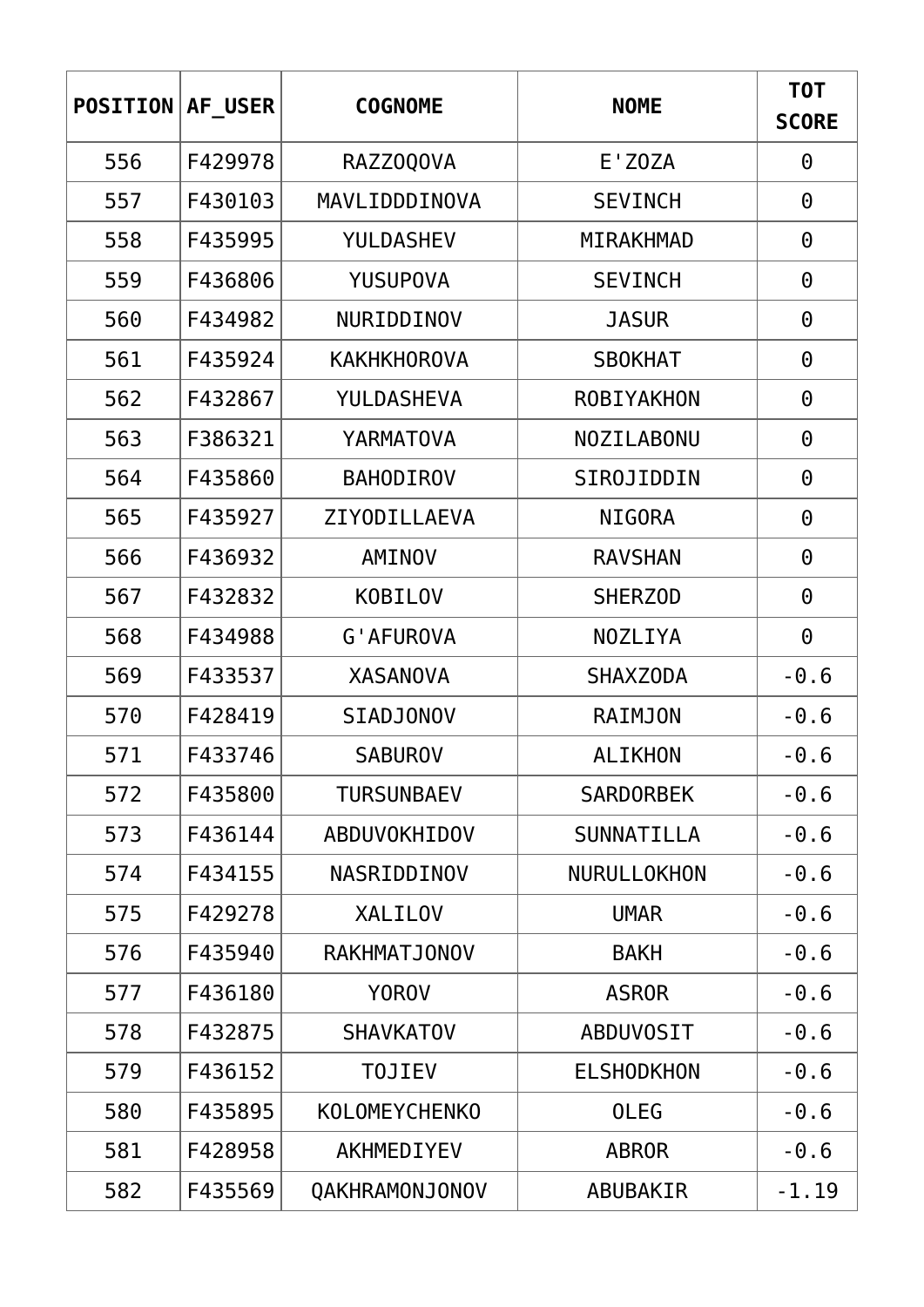| <b>POSITION</b> | AF USER | <b>COGNOME</b>      | <b>NOME</b>       | <b>TOT</b><br><b>SCORE</b> |
|-----------------|---------|---------------------|-------------------|----------------------------|
| 583             | F427972 | <b>KOSIMOV</b>      | <b>SAMANDAR</b>   | $-1.19$                    |
| 584             | F436458 | <b>KHIDOYATOV</b>   | <b>SHOAKMAL</b>   | $-1.19$                    |
| 585             | F428956 | ABDURAKHIMOV        | <b>SULTON</b>     | $-1.19$                    |
| 586             | F436370 | <b>USMANOV</b>      | <b>SHERZOD</b>    | $-1.19$                    |
| 587             | F434484 | FAROXITDINOV        | MUHAMMAD AMIR     | $-1.19$                    |
| 588             | F436405 | <b>IZZATULLAEV</b>  | <b>HABIBULLOH</b> | $-1.19$                    |
| 589             | F432601 | <b>GANIYEV</b>      | <b>NODIRBEK</b>   | $-1.19$                    |
| 590             | F436948 | <b>RAKHMANOV</b>    | MUKHAMMADAZIZ     | $-1.19$                    |
| 591             | F434788 | KARIMOV             | <b>ABDUSAMAD</b>  | $-1.19$                    |
| 592             | F432844 | <b>IBRAIMOV</b>     | <b>SHERZOD</b>    | $-1.19$                    |
| 593             | F433867 | YULCHIYEV           | <b>FARRUHK</b>    | $-1.19$                    |
| 594             | F430898 | <b>FARHODOV</b>     | <b>KAMRONBEK</b>  | $-1.19$                    |
| 595             | F436950 | <b>NORMURODOV</b>   | <b>DILSHOD</b>    | $-1.19$                    |
| 596             | F435156 | <b>YOLDOSHEV</b>    | <b>MIRYAKHYO</b>  | $-1.19$                    |
| 597             | F436185 | MUHAMMADSAIDOVA     | <b>UMIDA</b>      | $-1.19$                    |
| 598             | F426955 | ISKANDAROVA         | <b>DILSORA</b>    | $-1.19$                    |
| 599             | F435242 | <b>NIGMATOVA</b>    | <b>SHOIRA</b>     | $-1.19$                    |
| 600             | F434641 | <b>ILY0SOV</b>      | <b>UMIDJON</b>    | $-1.19$                    |
| 601             | F435970 | <b>ABDULKHAEV</b>   | <b>IZZATBEK</b>   | $-1.19$                    |
| 602             | F435326 | YULCHIYEV           | <b>ABDURAXMON</b> | $-1.19$                    |
| 603             | F435942 | <b>NIGMATOV</b>     | <b>BEKHRUZ</b>    | $-1.19$                    |
| 604             | F434336 | <b>MUSTAFOEVA</b>   | <b>MUNISA</b>     | $-1.19$                    |
| 605             | F433188 | <b>TOXIROV</b>      | <b>ABDULLOH</b>   | $-1.19$                    |
| 606             | F434552 | <b>BEYSENBAEV</b>   | <b>AZAMAT</b>     | $-1.19$                    |
| 607             | F436217 | ZIYOVUDDINOVA       | <b>DILDORA</b>    | $-1.19$                    |
| 608             | F433756 | <b>SOTVOLDIYEV</b>  | AHMADALIXON       | $-1.19$                    |
| 609             | F433758 | <b>SHOKIRJONOVA</b> | <b>MOKHINUR</b>   | $-1.19$                    |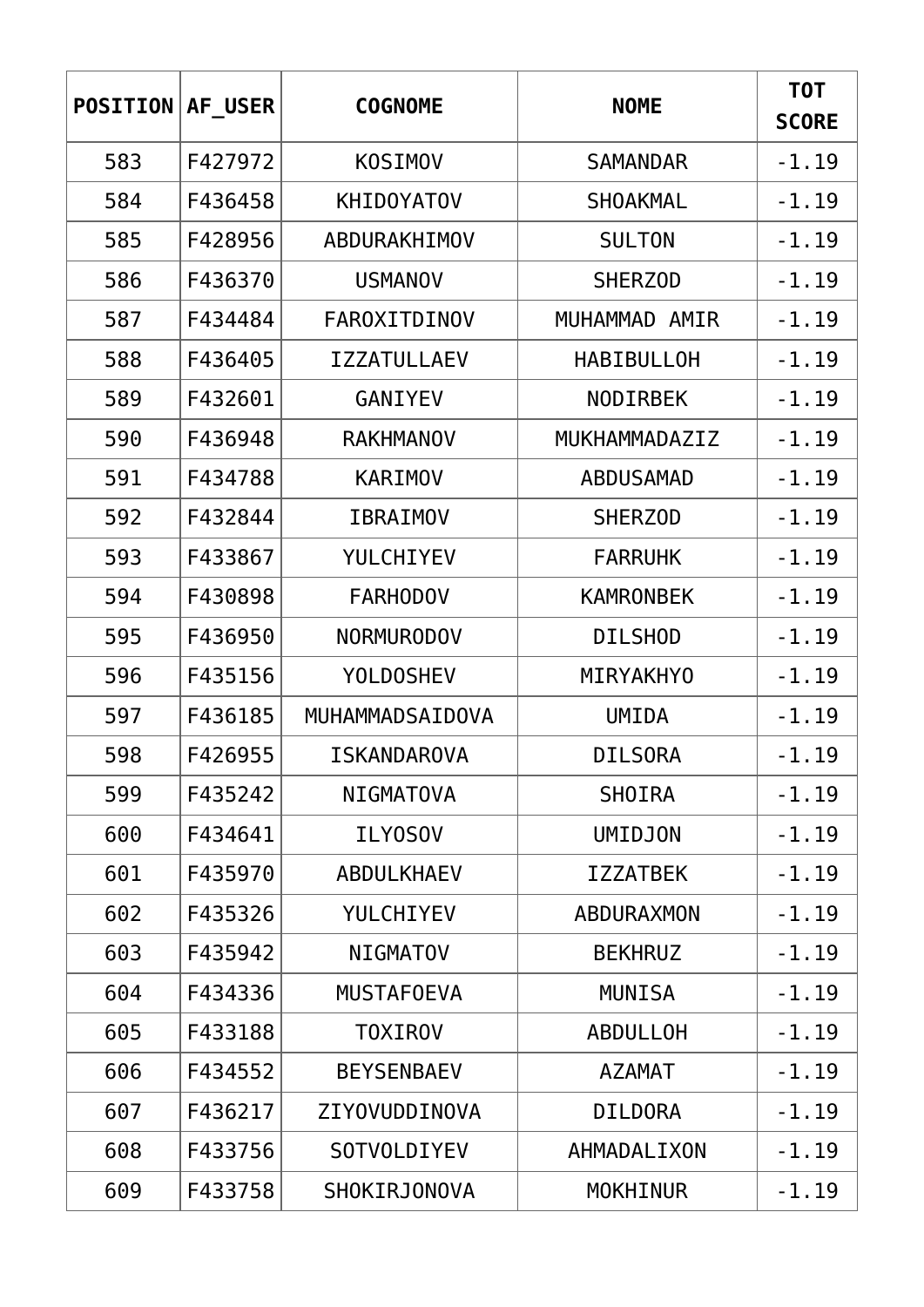| <b>POSITION</b> | AF USER | <b>COGNOME</b>        | <b>NOME</b>      | <b>TOT</b><br><b>SCORE</b> |
|-----------------|---------|-----------------------|------------------|----------------------------|
| 610             | F433369 | <b>MIRAKOV</b>        | <b>SHOHJAHON</b> | $-1.19$                    |
| 611             | F435301 | <b>SALAMOV</b>        | <b>ASADULLO</b>  | $-1.19$                    |
| 612             | F432838 | <b>MAKHKAMOV</b>      | SAIDOLIMKHUJA    | $-1.79$                    |
| 613             | F432465 | MIRKHOSHIMOV          | <b>MIRJALOL</b>  | $-1.79$                    |
| 614             | F435396 | <b>ERKINOVA</b>       | NODIRAKHON       | $-1.79$                    |
| 615             | F435103 | ZAYNIDDINOV           | <b>IZZATILLA</b> | $-1.79$                    |
| 616             | F436299 | <b>XOLYIGITOV</b>     | <b>BEKZODJON</b> | $-1.79$                    |
| 617             | F436230 | <b>SHUKHRATOV</b>     | <b>JAFAR</b>     | $-1.79$                    |
| 618             | F349365 | <b>SOBIRJANOV</b>     | <b>SALIMJON</b>  | $-1.79$                    |
| 619             | F433097 | <b>KUSHMURODOV</b>    | <b>ABDULATIF</b> | $-1.79$                    |
| 620             | F432863 | <b>AZIMOV</b>         | <b>SARDOR</b>    | $-1.79$                    |
| 621             | F436377 | <b>RIKHSIBOEV</b>     | MIRAZAM          | $-1.79$                    |
| 622             | F435889 | K0BILJ0N0V            | <b>DILSHOD</b>   | $-1.79$                    |
| 623             | F434548 | MUKHIDDINNOV          | FAZLIDDIN        | $-1.79$                    |
| 624             | F435166 | <b>MAKHMUDOV</b>      | <b>NODIRBEK</b>  | $-1.79$                    |
| 625             | F432605 | <b>ERKINOV</b>        | MIRAZIZ          | $-1.79$                    |
| 626             | F434660 | <b>ROZIKULOV</b>      | SAIDXON          | $-2.38$                    |
| 627             | F436810 | <b>XOLMURODOV</b>     | <b>TOXORJON</b>  | $-2.38$                    |
| 628             | F435244 | <b>ABDUVAKHKHOBOV</b> | <b>JAVOKHIR</b>  | $-2.38$                    |
| 629             | F434558 | MAKHMUDJONOVA         | <b>RANO</b>      | $-2.38$                    |
| 630             | F435975 | <b>AXMADJANOV</b>     | <b>NODIRJON</b>  | $-2.38$                    |
| 631             | F435111 | <b>RASHIDOV</b>       | <b>ISLOM</b>     | $-2.38$                    |
| 632             | F436219 | <b>AKHMEDOV</b>       | <b>UBAYDULLO</b> | $-2.38$                    |
| 633             | F436226 | <b>IBROKHIMOV</b>     | NUMONJON         | $-2.38$                    |
| 634             | F383523 | <b>GULOMOV</b>        | <b>AZIZBEK</b>   | $-2.38$                    |
| 635             | F434970 | <b>KHODJIEV</b>       | <b>AKHMADJON</b> | $-2.38$                    |
| 636             | F431031 | QURBONALIYEV          | ABDUQODIR        | $-2.38$                    |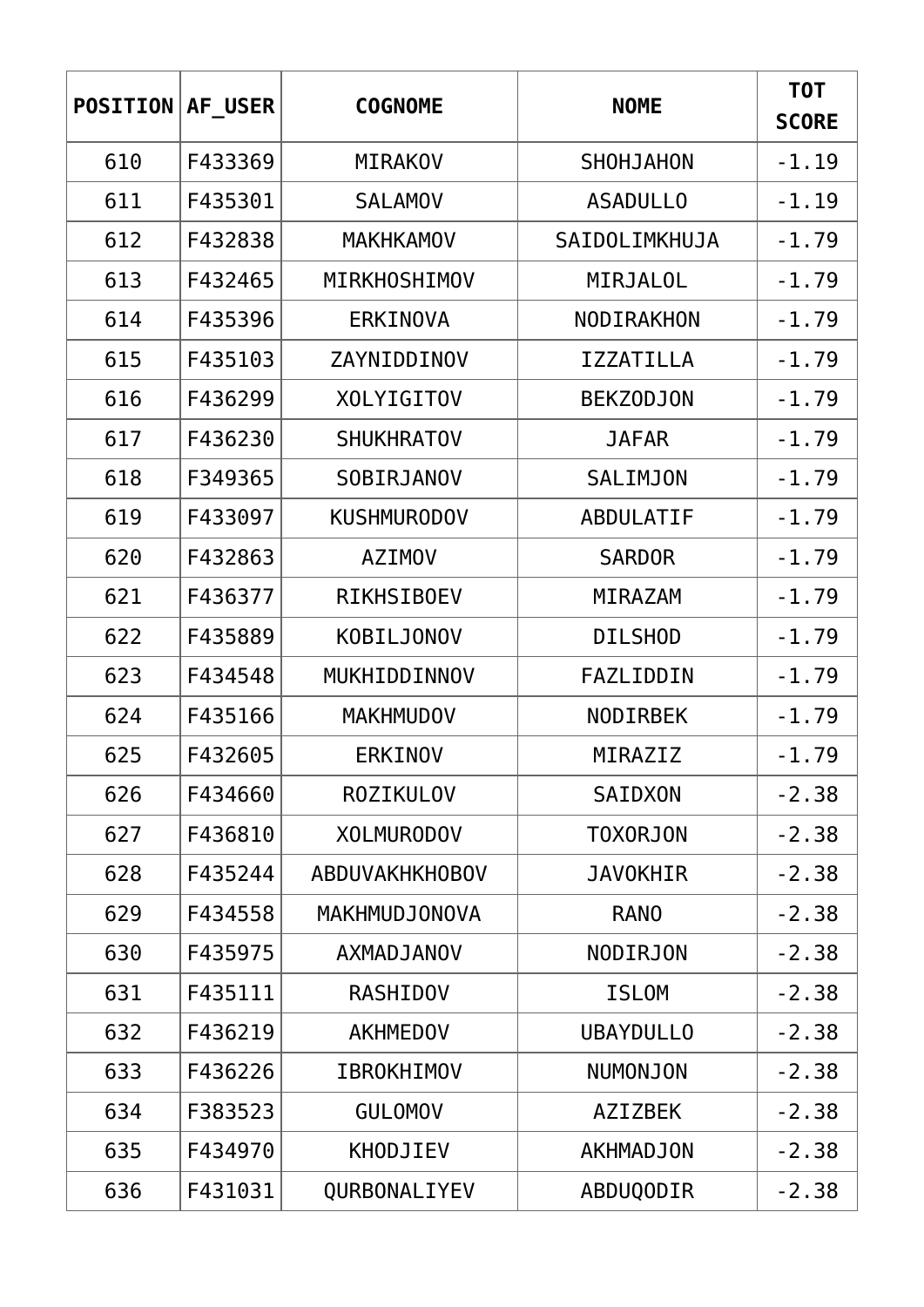| <b>POSITION</b> | AF USER | <b>COGNOME</b>      | <b>NOME</b>       | T0T<br><b>SCORE</b> |
|-----------------|---------|---------------------|-------------------|---------------------|
| 637             | F434960 | <b>IBROKHIMOV</b>   | <b>DIYORBEK</b>   | $-2.38$             |
| 638             | F434307 | AKHMADJONOV         | <b>ABRORJON</b>   | $-2.38$             |
| 639             | F430155 | <b>HAKIMOV</b>      | MUHAMMADALI       | $-2.38$             |
| 640             | F435088 | <b>ABDUSATTOROV</b> | <b>ULUGBEK</b>    | $-2.38$             |
| 641             | F436139 | <b>JUMANIYAZOVA</b> | MADINABONU        | $-2.38$             |
| 642             | F435916 | <b>FARKHODOV</b>    | <b>KHAKIMBOY</b>  | $-2.98$             |
| 643             | F432291 | <b>JABBOROV</b>     | <b>AZIZBEK</b>    | $-2.98$             |
| 644             | F434626 | <b>ABDULLAEV</b>    | <b>SADULLOKH</b>  | $-2.98$             |
| 645             | F428115 | INOMJONOV           | <b>JAVOHIR</b>    | $-2.98$             |
| 646             | F434986 | <b>GAFURJONOVA</b>  | <b>POKIZA</b>     | $-2.98$             |
| 647             | F436768 | ABDIEV              | <b>MEKHROJ</b>    | $-2.98$             |
| 648             | F434299 | KARIMBERDIEVA       | <b>DIYORA</b>     | $-2.98$             |
| 649             | F436120 | RAKHIMKHUJAEV       | <b>SARDOR</b>     | $-2.98$             |
| 650             | F436233 | <b>SHAVKATOV</b>    | <b>SUNNAT</b>     | $-2.98$             |
| 651             | F430943 | <b>SAYFULLAYEV</b>  | <b>SULTONBEK</b>  | $-2.98$             |
| 652             | F432835 | <b>KHALIMJONOV</b>  | RAMZIDDIN         | $-2.98$             |
| 653             | F431571 | <b>AKMALOV</b>      | AKROMKHUJA        | $-3.57$             |
| 654             | F429640 | <b>MATRASULOV</b>   | <b>BAKHODIR</b>   | $-3.57$             |
| 655             | F434179 | <b>ODILOV</b>       | <b>BEKTOSH</b>    | $-3.57$             |
| 656             | F434458 | <b>KHAMDAMOV</b>    | SAIDALIKHON       | $-3.57$             |
| 657             | F433744 | <b>KUVODIKOVA</b>   | <b>MEKHRINISO</b> | $-3.57$             |
| 658             | F435981 | MIRZAXO'JAYEV       | <b>ABDULLOH</b>   | $-3.57$             |
| 659             | F433386 | <b>SOBIROV</b>      | <b>TEMURBEK</b>   | $-3.57$             |
| 660             | F432603 | MIRQAXXOROV         | <b>YUSUFXON</b>   | $-4.05$             |
| 661             | F433086 | <b>SHERMATOV</b>    | ABDULAZIZ         | $-4.17$             |
| 662             | F433751 | <b>AZIZBEKOV</b>    | <b>ANVARBEK</b>   | $-4.17$             |
| 663             | F434096 | <b>SUNNATOV</b>     | <b>ABDULBOSIT</b> | $-4.17$             |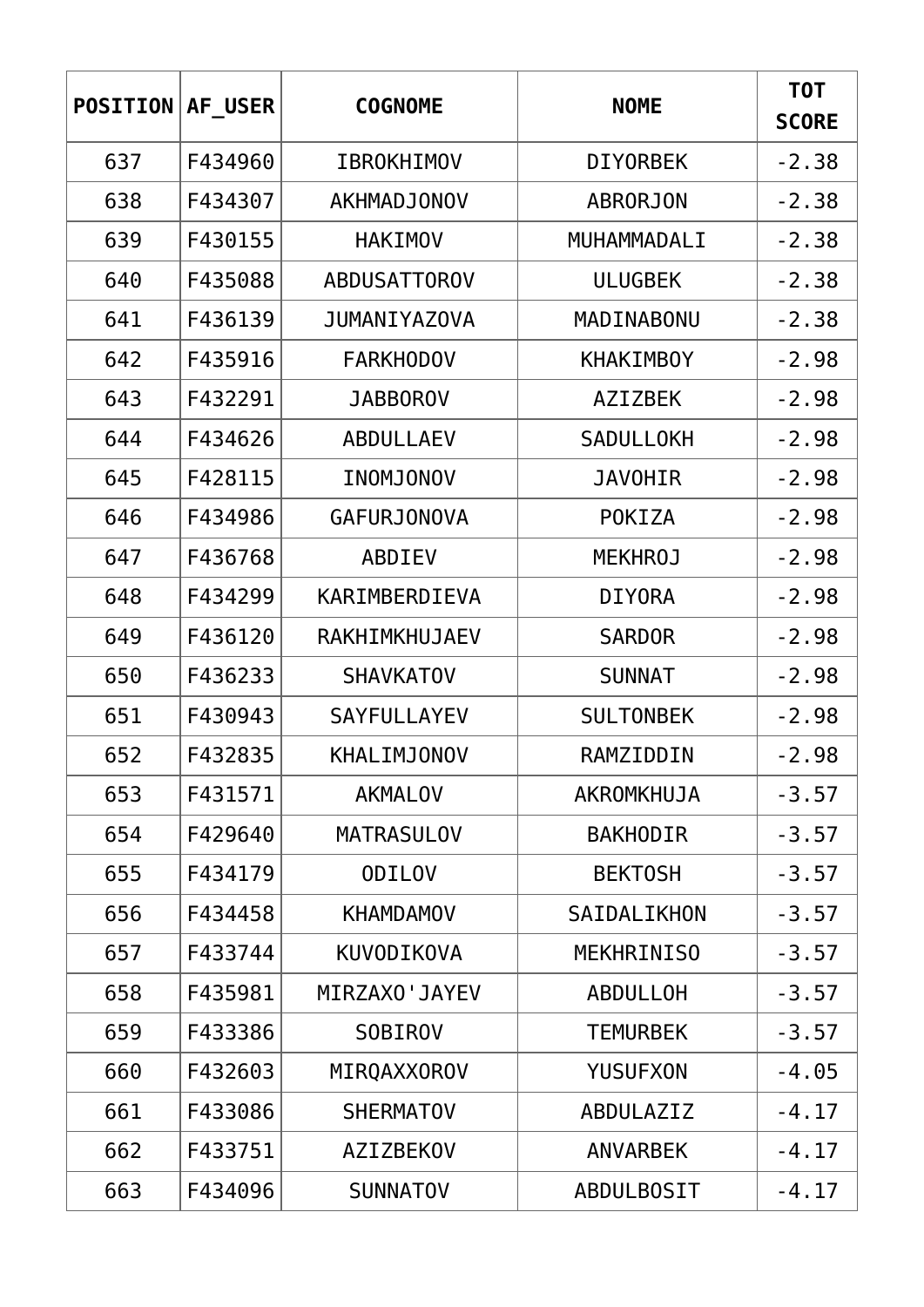| <b>POSITION</b> | AF USER | <b>COGNOME</b>       | <b>NOME</b>         | <b>TOT</b><br><b>SCORE</b> |
|-----------------|---------|----------------------|---------------------|----------------------------|
| 664             | F436123 | MIRGULOMOVA          | <b>MAKHBUBAKHON</b> | $-4.17$                    |
| 665             | F436753 | <b>ERGASHEV</b>      | <b>JASURBEK</b>     | $-4.17$                    |
| 666             | F433774 | <b>SODIKOVA</b>      | <b>SHAKHNOZA</b>    | $-4.17$                    |
| 667             | F435117 | <b>JABBOROV</b>      | <b>SHOHJAHON</b>    | $-4.17$                    |
| 668             | F434950 | <b>UBAYDULLAEV</b>   | <b>DIYORBEK</b>     | $-4.17$                    |
| 669             | F432592 | KARIMOV              | <b>AZAMAT</b>       | $-4.17$                    |
| 670             | F429606 | <b>KHOJIBOEV</b>     | <b>SARVARBEK</b>    | $-4.17$                    |
| 671             | F436122 | <b>KODIROVA</b>      | <b>PARIZOD</b>      | $-4.17$                    |
| 672             | F436225 | <b>ODILOV</b>        | <b>SARDOR</b>       | $-4.17$                    |
| 673             | F433666 | <b>ISKHAKOV</b>      | <b>BILOLIDDIN</b>   | $-4.17$                    |
| 674             | F434714 | <b>YUSUPOV</b>       | <b>DAVRON</b>       | $-4.17$                    |
| 675             | F435243 | <b>OTANAZAROV</b>    | <b>ASADBEK</b>      | $-4.17$                    |
| 676             | F432593 | <b>SODIROV</b>       | MUKHAMMAD AMIN      | $-4.17$                    |
| 677             | F436749 | ABDUMUSAEV           | <b>SULTON</b>       | $-4.17$                    |
| 678             | F432839 | <b>KHALKHODJAEVA</b> | <b>KAMOLA</b>       | $-4.17$                    |
| 679             | F433389 | <b>AKROMOV</b>       | KOMILJON            | $-4.17$                    |
| 680             | F435099 | ABDUJALILOV          | <b>JAVOHIR</b>      | $-4.17$                    |
| 681             | F431754 | <b>JAMSHIDOV</b>     | <b>SHAKHZOD</b>     | $-4.17$                    |
| 682             | F436480 | <b>ASTANOVA</b>      | NASIBABONU          | $-4.76$                    |
| 683             | F435090 | <b>RIKHSIBOEVA</b>   | <b>SHAFOAT</b>      | $-4.76$                    |
| 684             | F436390 | ABDUVOHIDOV          | <b>SARDORBEK</b>    | $-4.76$                    |
| 685             | F415370 | <b>ISMOIL</b>        | <b>IBROKHIMOV</b>   | $-4.76$                    |
| 686             | F435854 | <b>NARIMANOV</b>     | <b>SHAKHZOD</b>     | $-4.76$                    |
| 687             | F433609 | ZIYOVUDDINOV         | SIROJIDDIN          | $-4.76$                    |
| 688             | F436192 | <b>AZIZOV</b>        | <b>SHOKHJAKHON</b>  | $-4.76$                    |
| 689             | F435448 | <b>MAMAJONOV</b>     | <b>SARDOR</b>       | $-4.76$                    |
| 690             | F382272 | ABDUGANIEV           | AZIZ                | $-4.76$                    |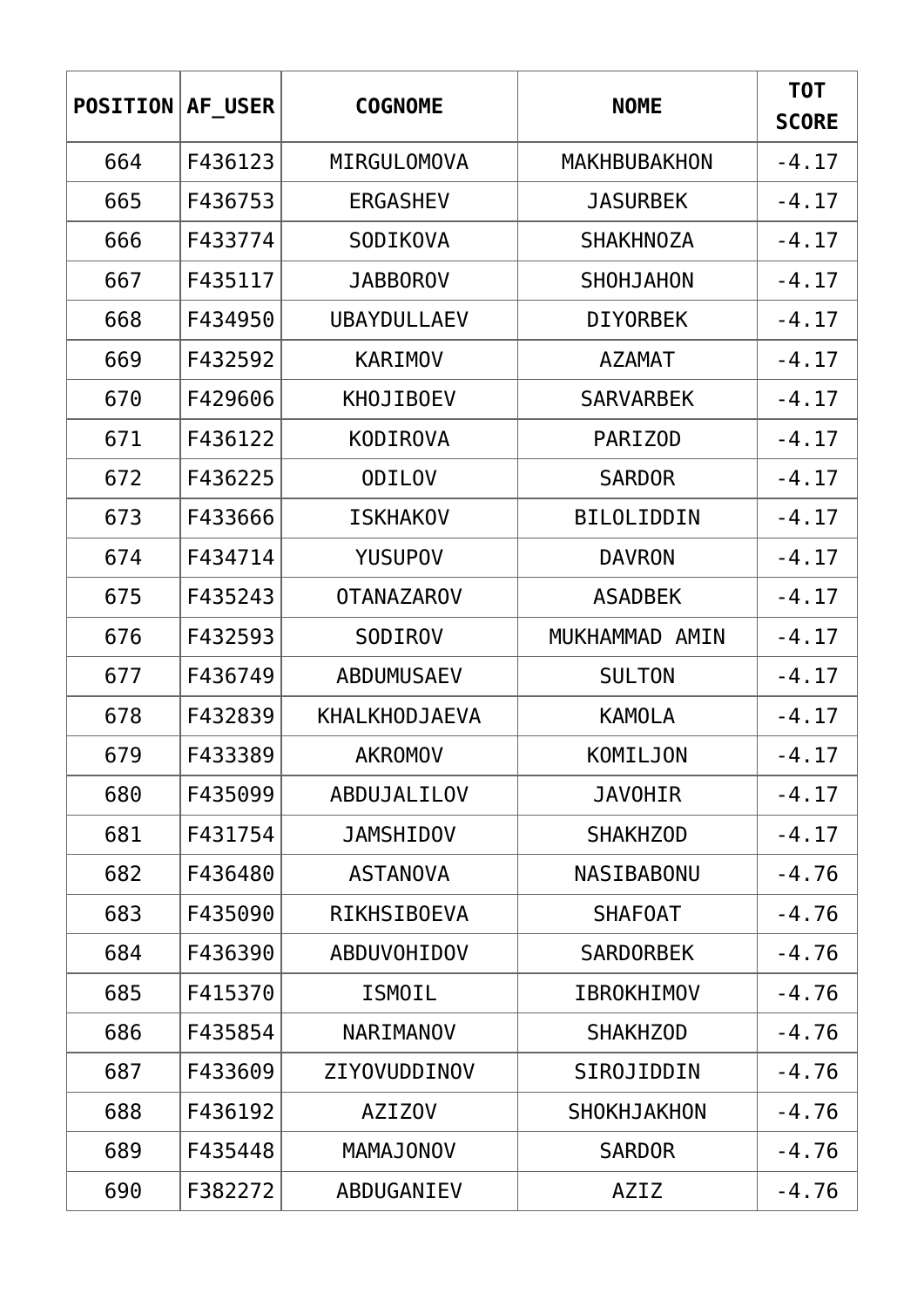| <b>POSITION</b> | AF USER | <b>COGNOME</b>       | <b>NOME</b>         | T0T<br><b>SCORE</b> |
|-----------------|---------|----------------------|---------------------|---------------------|
| 691             | F435399 | <b>UKTAMOV</b>       | <b>SHIKHNAZAR</b>   | $-5.36$             |
| 692             | F387276 | <b>SULTONMURODOV</b> | <b>ULUG'BEK</b>     | $-5.36$             |
| 693             | F426661 | <b>KHOTAMOV</b>      | MUKHAMMADYUSUF      | $-5.36$             |
| 694             | F387732 | <b>USKENBOEVA</b>    | TATTIGUL            | $-5.36$             |
| 695             | F435262 | TULAGANBEKOV         | <b>ISKANDARBEK</b>  | $-5.36$             |
| 696             | F434172 | <b>TURSUNOVA</b>     | <b>SAFIYA</b>       | $-5.36$             |
| 697             | F436131 | <b>NORKULOV</b>      | <b>OLIMJON</b>      | $-5.36$             |
| 698             | F435249 | <b>AVAZOV</b>        | <b>ABDUSAMAD</b>    | $-5.36$             |
| 699             | F434435 | MELIEV               | ABDUKODIR           | $-5.36$             |
| 700             | F435102 | <b>IBRAGIMOV</b>     | MUHAMMADALI         | $-5.95$             |
| 701             | F433773 | <b>BOKIEV</b>        | <b>AVAZBEK</b>      | $-5.95$             |
| 702             | F434274 | <b>KHASANOV</b>      | ABDUHAMID           | $-5.95$             |
| 703             | F433214 | ALIMJANOVA           | MALIKA              | $-5.95$             |
| 704             | F435413 | NURIDDINOV           | SAKHOBIDDIN         | $-5.95$             |
| 705             | F427780 | MIRZAKHMEDOV         | <b>OTABEK</b>       | $-5.95$             |
| 706             | F429777 | SADULLAEVA           | ZILOLA              | $-5.95$             |
| 707             | F434987 | <b>RAXMATOV</b>      | <b>TEMUR</b>        | $-5.95$             |
| 708             | F433141 | <b>OLIMJONOV</b>     | <b>ILY0SJON</b>     | $-5.95$             |
| 709             | F434306 | ABDULKHAMIDOV        | <b>BEKZOD</b>       | $-5.95$             |
| 710             | F435391 | SODIKIJONOV          | <b>SAYDAKHBOR</b>   | $-6.55$             |
| 711             | F435994 | <b>REIMBAYEV</b>     | <b>SANJARBEK</b>    | $-6.55$             |
| 712             | F427859 | <b>ISLOM</b>         | <b>SHOMURODOV</b>   | $-6.55$             |
| 713             | F435389 | <b>ABDUSHUKUROV</b>  | <b>ABDUSAMAD</b>    | $-6.55$             |
| 714             | F434419 | MIRKHALIKOV          | <b>KAMRON</b>       | $-7.14$             |
| 715             | F436428 | <b>SULAYMANOV</b>    | <b>ULUGBEK</b>      | $-7.14$             |
| 716             | F432833 | <b>KARIMJONOV</b>    | <b>NURMUKHAMMAD</b> | $-7.14$             |
| 717             | F433616 | KHODJAMBERDIEVA      | <b>MUKHLISA</b>     | $-7.14$             |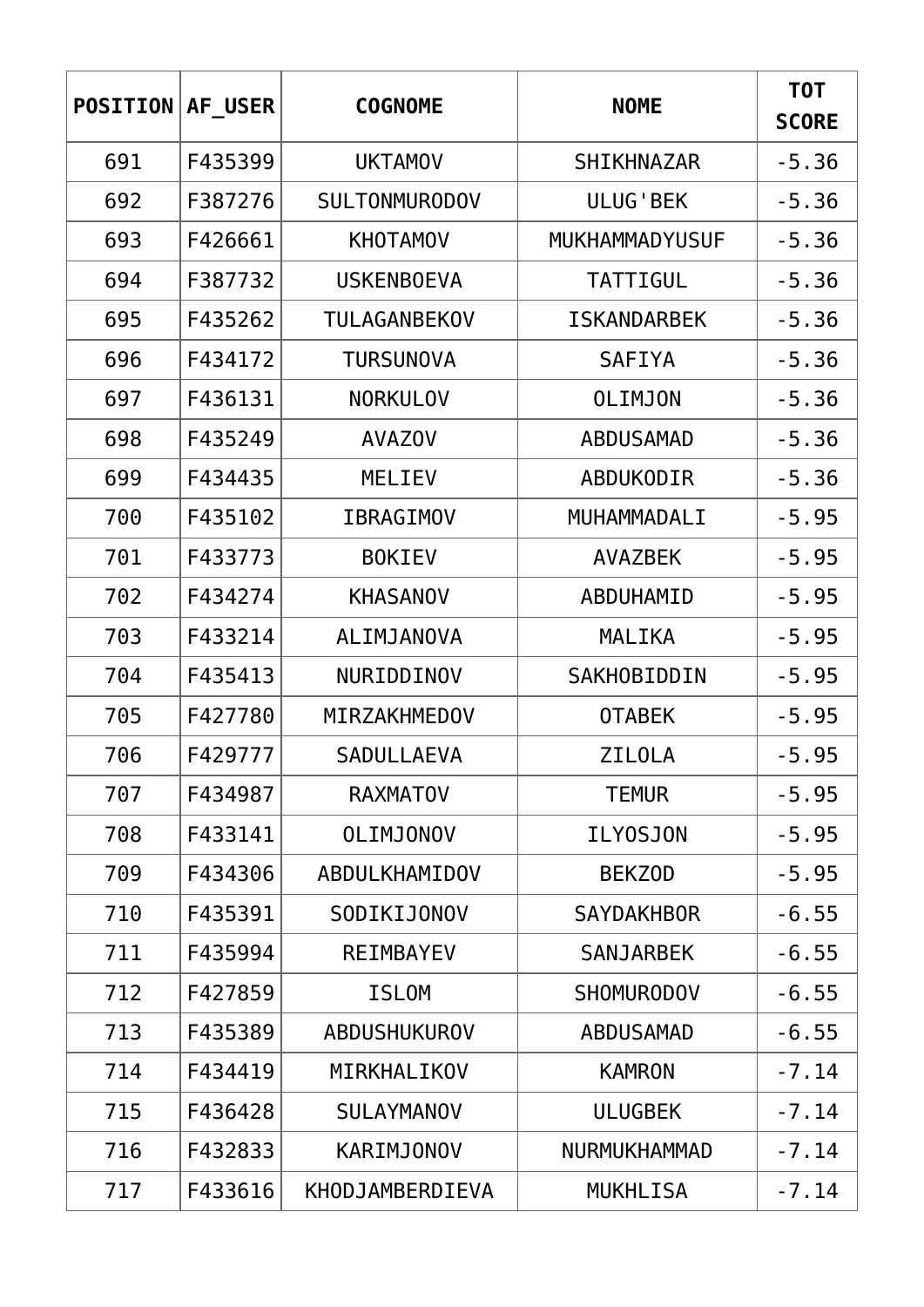| <b>POSITION</b> | AF USER | <b>COGNOME</b>      | <b>NOME</b>         | <b>TOT</b><br><b>SCORE</b> |
|-----------------|---------|---------------------|---------------------|----------------------------|
| 718             | F436221 | <b>SUNNATULLAEV</b> | <b>SAIDAKBAR</b>    | $-7.14$                    |
| 719             | F434628 | <b>RAYIMJONOV</b>   | <b>FAYZULLO</b>     | $-7.14$                    |
| 720             | F436181 | <b>SHUKURJONOV</b>  | <b>BEKZOD</b>       | $-7.14$                    |
| 721             | F433175 | <b>ERGASHEV</b>     | 0'TKIRJON           | $-7.14$                    |
| 722             | F436486 | <b>ERKINOV</b>      | <b>KOBILBEK</b>     | $-7.14$                    |
| 723             | F434187 | ABDURAIMOVA         | MOKHINABONU         | $-7.14$                    |
| 724             | F432598 | <b>RAXIMOV</b>      | <b>NIZOMJON</b>     | $-7.14$                    |
| 725             | F427624 | KHOLIKBERDIYEV      | <b>ASADBEK</b>      | $-7.14$                    |
| 726             | F435879 | <b>AKHMEDOVA</b>    | MALIKA              | $-7.14$                    |
| 727             | F433360 | <b>AZIMJONOVA</b>   | <b>ZUKHRAKHON</b>   | $-7.14$                    |
| 728             | F435963 | <b>RUSTAMOVA</b>    | <b>SHAKHZODA</b>    | $-7.14$                    |
| 729             | F428295 | <b>NURILLA</b>      | SUVONQULOV          | $-7.14$                    |
| 730             | F436442 | MIRZAKHMEDOVA       | MADINA              | $-7.14$                    |
| 731             | F433154 | <b>MUKHAMEDOVA</b>  | KOMILA              | $-7.14$                    |
| 732             | F435002 | <b>KHAMIDOVA</b>    | MADINA              | $-7.14$                    |
| 733             | F434171 | <b>AZIMOVA</b>      | <b>MUSLIMA</b>      | $-7.14$                    |
| 734             | F426007 | <b>KHOLBOEV</b>     | <b>SHAKHOBIDDIN</b> | $-7.14$                    |
| 735             | F434715 | SHODMONOV           | SAMANDARKHUJA       | $-7.14$                    |
| 736             | F435420 | <b>ULASHOV</b>      | SUNNATILLA          | $-7.14$                    |
| 737             | F432599 | <b>RAIMOV</b>       | <b>IBROKHIMJOM</b>  | $-7.14$                    |
| 738             | F436158 | <b>JOLSHIYEVA</b>   | <b>GULBONU</b>      | $-7.74$                    |
| 739             | F434438 | <b>YUSUPOV</b>      | <b>SHERZOD</b>      | $-7.74$                    |
| 740             | F433058 | <b>RAKHIMOVA</b>    | <b>MUNISA</b>       | $-7.74$                    |
| 741             | F435308 | <b>PAK</b>          | <b>VLADISLAV</b>    | $-7.74$                    |
| 742             | F435150 | <b>MUSLIMOV</b>     | <b>BOBIRJON</b>     | $-7.74$                    |
| 743             | F431642 | <b>RAKHIMOV</b>     | <b>DILMUROD</b>     | $-8.93$                    |
| 744             | F433658 | <b>GOFURJONOV</b>   | <b>USMONJON</b>     | $-8.93$                    |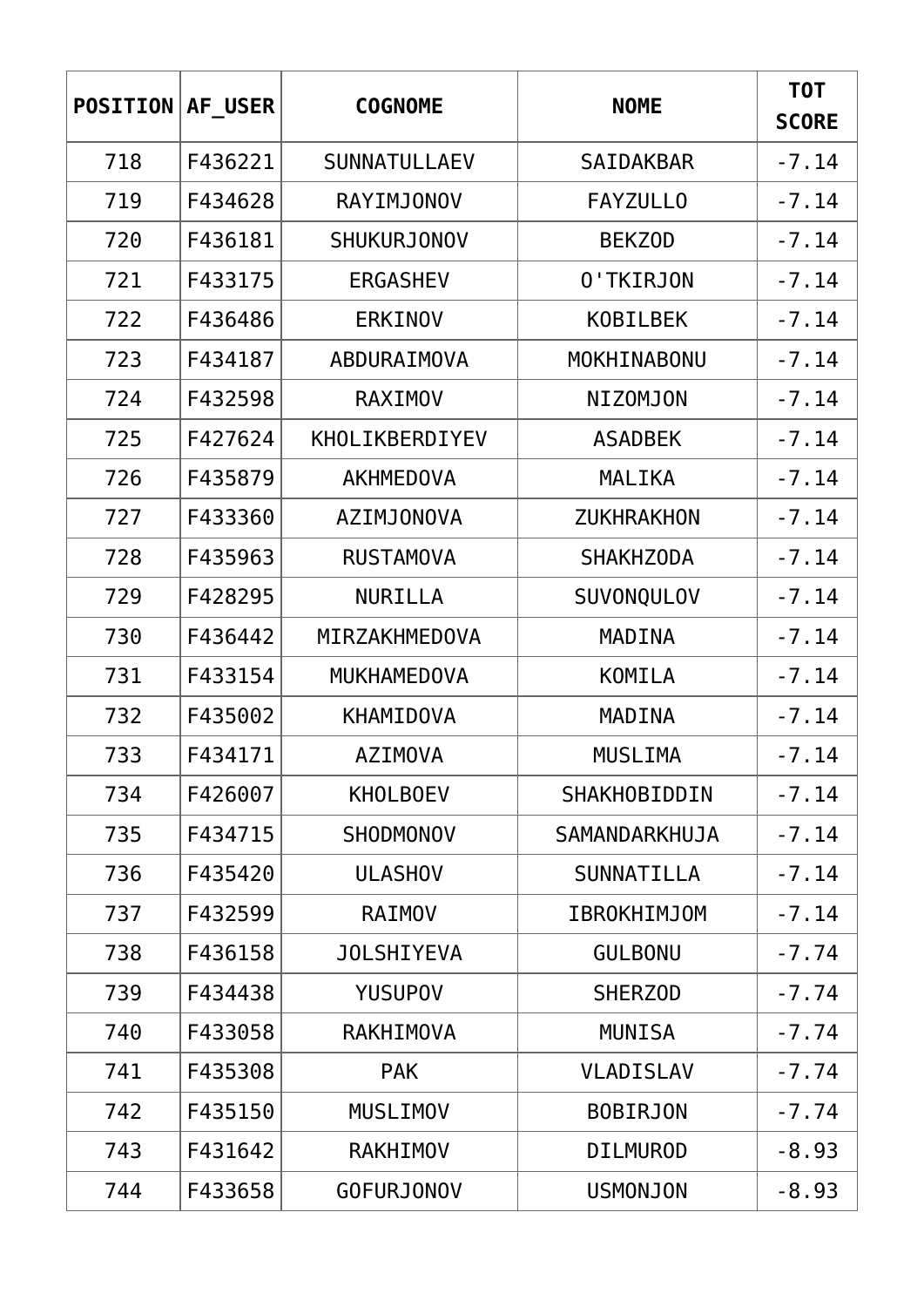| <b>POSITION</b> | AF USER | <b>COGNOME</b>         | <b>NOME</b>         | T0T<br><b>SCORE</b> |
|-----------------|---------|------------------------|---------------------|---------------------|
| 745             | F430945 | <b>RIKHSIBOEV</b>      | ABDURAKHMON         | $-8.93$             |
| 746             | F430285 | <b>TOXIROV</b>         | <b>MURODBEK</b>     | $-9.52$             |
| 747             | F435885 | <b>MADMUSOV</b>        | KHOJIAKBAR          | $-9.52$             |
| 748             | F432203 | <b>UNARBAEV</b>        | <b>JASURBEK</b>     | $-10.12$            |
| 749             | F435941 | ABDUVOKHIDOVA          | SALIMAKHON          | $-10.12$            |
| 750             | F434286 | <b>MURODJONOV</b>      | <b>MAXMUDBEK</b>    | $-10.12$            |
| 751             | F434545 | <b>IBODULLAYEV</b>     | MUHAMMADALI         | $-10.12$            |
| 752             | F435510 | <b>SAYITOV</b>         | <b>BAKHTIYOR</b>    | $-10.12$            |
| 753             | F434584 | <b>ALIEV</b>           | <b>OSTONBEK</b>     | $-10.12$            |
| 754             | F434691 | <b>KHAMIDOV</b>        | FAZLIDDIN           | $-10.12$            |
| 755             | F433764 | <b>KHUDOYBERGANOVA</b> | <b>MOKHINUR</b>     | $-10.12$            |
| 756             | F434459 | <b>ASHIROV</b>         | <b>KHIMOYIDDIN</b>  | $-10.12$            |
| 757             | F434941 | <b>ISMOILOV</b>        | ABDULAZIZ           | $-10.12$            |
| 758             | F436195 | <b>IVANOV</b>          | <b>DIYOR</b>        | $-10.12$            |
| 759             | F435773 | <b>ABDILVAXOBOVA</b>   | <b>MOKHLAROY</b>    | $-10.71$            |
| 760             | F429925 | <b>SHAVKATOV</b>       | ZUFARBEK            | $-11.31$            |
| 761             | F434152 | <b>RIKHSIBOEVA</b>     | UMIDA               | $-11.31$            |
| 762             | F436443 | YUSUBALIYEV            | <b>SHAMSHODBEK</b>  | $-11.31$            |
| 763             | F434687 | <b>BOBONAZAROVA</b>    | <b>ZILOLA</b>       | $-11.31$            |
| 764             | F436921 | <b>ABROLOV</b>         | <b>BEKZODJON</b>    | $-11.9$             |
| 765             | F433783 | <b>ISLAMBAEV</b>       | <b>SANJAR</b>       | $-12.5$             |
| 766             | F436448 | <b>SOLIHOVA</b>        | <b>MASUDAKHON</b>   | $-12.5$             |
| 767             | F436915 | <b>BARMATOVA</b>       | <b>SHAKHRIZODA</b>  | $-13.1$             |
| 768             | F436141 | ABDUKHAMIDOV           | <b>SARDOR</b>       | $-13.1$             |
| 769             | F435917 | <b>PATILLAYEV</b>      | <b>SAIDKAMOLXON</b> | $-13.1$             |
| 770             | F435953 | <b>SHOKHIDOV</b>       | <b>MAKHMUDJON</b>   | $-13.1$             |
| 771             | F432886 | <b>SURATKHUJAYEV</b>   | PULATKHUJA          | $-13.1$             |